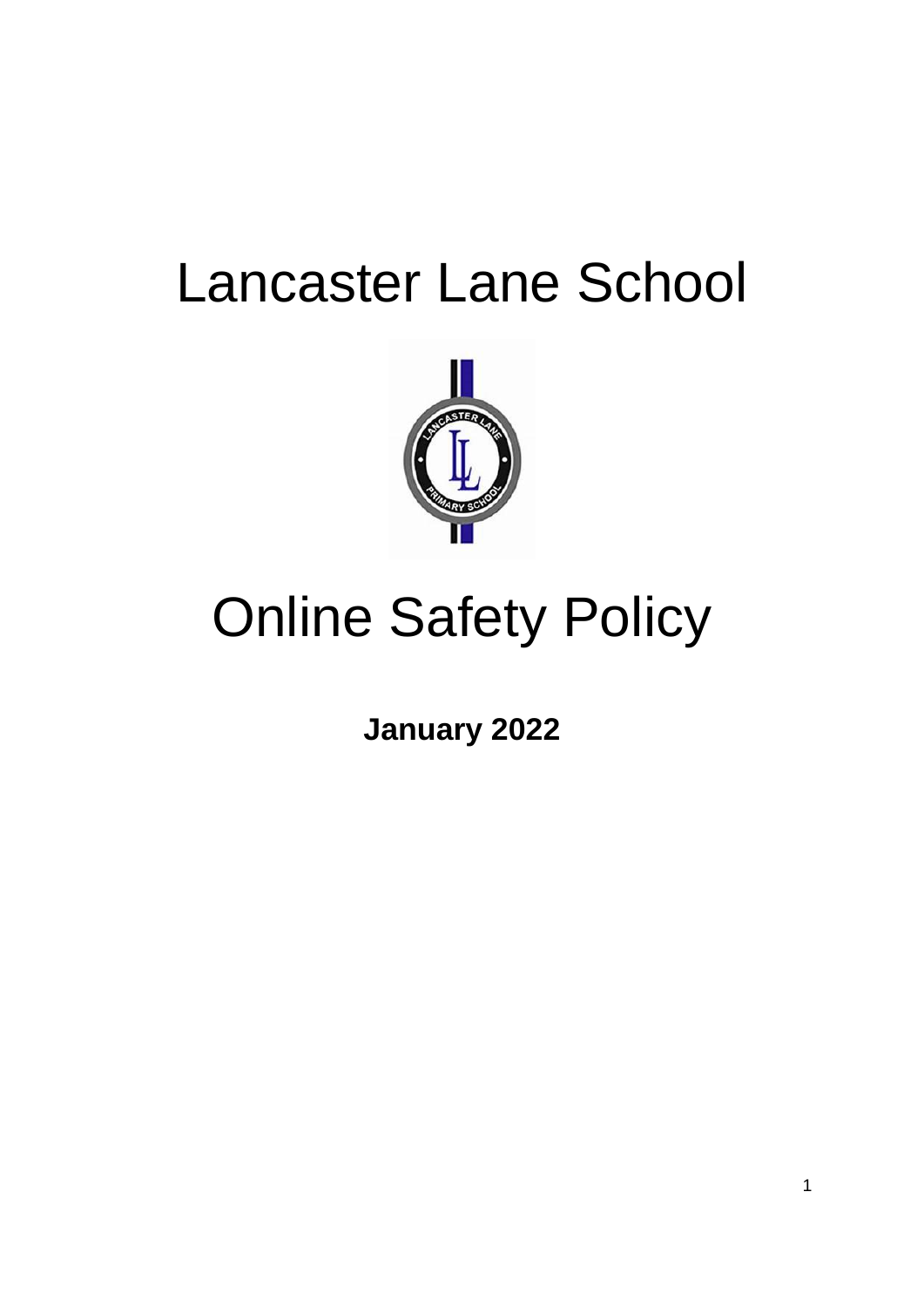## **Lancaster Lane School Mission Statement:**

Everyone in our school is unique and valued. Our nurturing and happy school community celebrates and encourages every child to become lifelong learners with high aspirations.

#### **Statement of intent**

Lancaster Lane School understands that using online services is an important aspect of raising educational standards, promoting pupil achievement, and enhancing teaching and learning. The use of online services is embedded throughout the school; therefore, there are a number of controls in place to ensure the safety of pupils and staff.

The breadth of issues classified within online safety is considerable, but they can be categorised into four areas of risk:

- **Content**: Being exposed to illegal, inappropriate or harmful material, e.g. pornography, fake news, self-harm and suicide, and discriminatory or extremist views.
- **Contact**: Being subjected to harmful online interaction with other users, e.g. peer pressure, commercial advertising, and adults posing as children or young adults with the intention to groom or exploit children.
- **Conduct**: Personal online behaviour that increases the likelihood of, or causes, harm, e.g. sending and receiving explicit messages, and cyberbullying.
- **Commerce**: Risks such as online gambling, inappropriate advertising, phishing and/or financial scams.

The measures implemented to protect pupils and staff revolve around these areas of risk. Our school has created this policy with the aim of ensuring appropriate and safe use of the internet and other digital technology devices by all pupils and staff.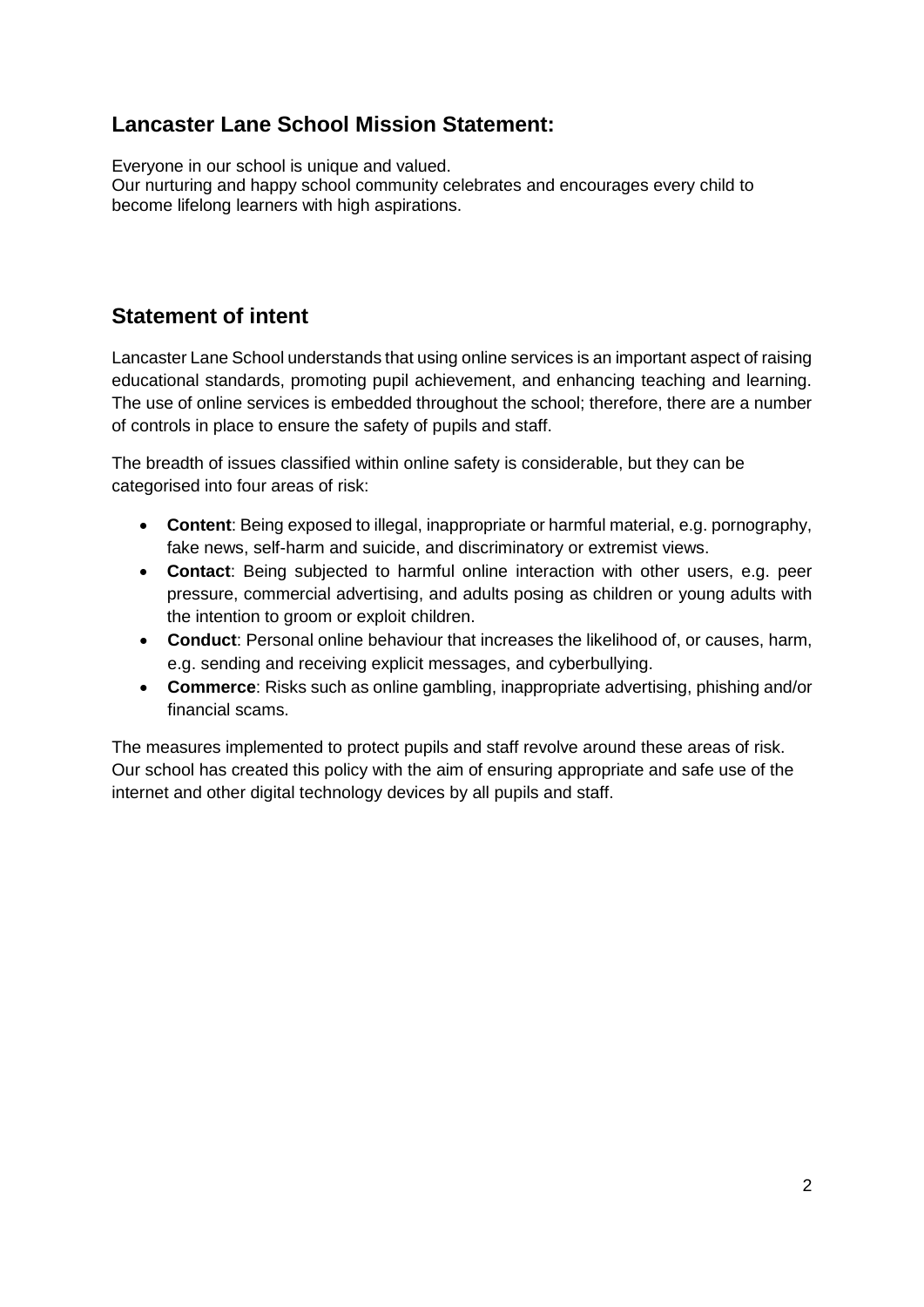## **1. Legal framework**

This policy has due regard to all relevant legislation and guidance including, but not limited to, the following:

- Voyeurism (Offences) Act 2019
- The UK General Data Protection Regulation (UK GDPR)
- Data Protection Act 2018
- DfE (2021) 'Harmful online challenges and online hoaxes'
- DfE (2021) 'Keeping children safe in education 2021'
- Department for Digital, Culture, Media and Sport and UK Council for Internet Safety (2020) 'Sharing nudes and semi-nudes: advice for education settings working with children and young people'
- DfE (2019) 'Teaching online safety in school'
- DfE (2018) 'Searching, screening and confiscation'
- National Cyber Security Centre (2018) 'Small Business Guide: Cyber Security'
- UK Council for Child Internet Safety (2020) 'Education for a Connected World 2020 edition'

This policy operates in conjunction with the following school policies:

- Social Media Policy
- Allegations of Abuse Against Staff Policy
- Acceptable Use Agreement
- Data and Cyber-security Breach Prevention and Management Plan
- Child Protection and Safeguarding Policy
- Anti-Bullying Policy
- PSHE Policy
- RSE and Health Education Policy
- Searching, Screening and Confiscation Policy
- Pupils' Personal Electronic Devices Policy
- Staff Code of Conduct
- Behavioural Policy
- Disciplinary Policy and Procedures
- Data Protection Policy
- Confidentiality Policy
- Photography Policy
- Device User Agreement
- Staff ICT and Electronic Devices Policy
- Prevent Duty Policy
- Pupil Remote Learning Policy
- Technology Acceptable Use Agreement for Pupils
- Technology Acceptable Use Agreement Staff

#### **2. Roles and responsibilities**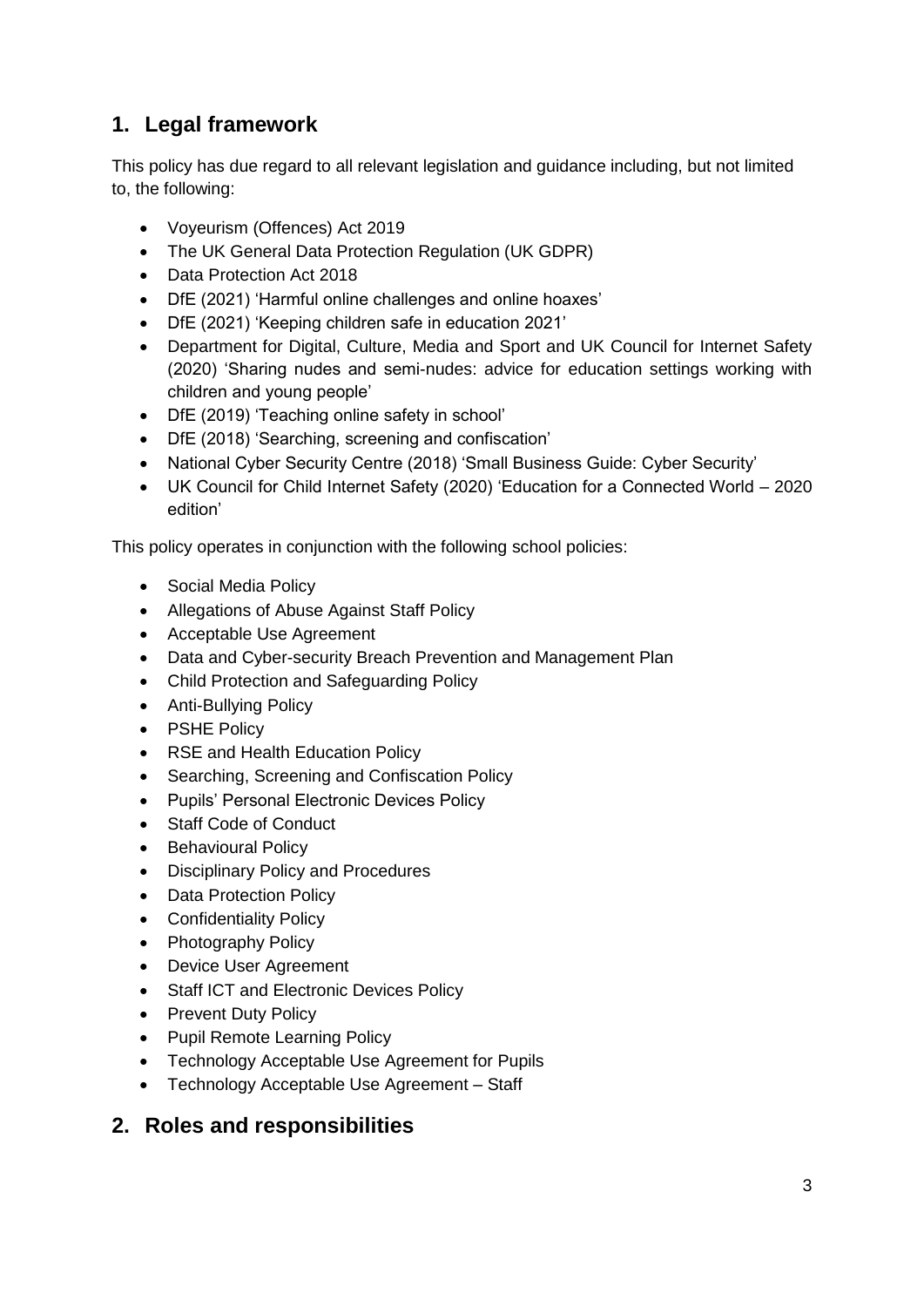The governing board is responsible for:

- Ensuring that this policy is effective and complies with relevant laws and statutory guidance.
- Ensuring the DSL's remit covers online safety.
- Reviewing this policy on an annual basis.
- Ensuring their own knowledge of online safety issues is up-to-date.
- Ensuring all staff undergo safeguarding and child protection training, including online safety, at induction.
- Ensuring that there are appropriate filtering and monitoring systems in place.
- Ensuring that all relevant school policies have an effective approach to planning for, and responding to, online challenges and hoaxes embedded within them.

The headteacher is responsible for:

- Ensuring that online safety is a running and interrelated theme throughout the school's policies and procedures, including in those related to the curriculum, teacher training and safeguarding.
- As DSL she will support the back-up DSLs by ensuring they have enough time and resources to carry out their responsibilities in relation to online safety.
- Ensuring staff receive regular, up-to-date and appropriate online safety training and information as part of their induction and safeguarding training.
- Ensuring online safety practices are audited and evaluated.
- Supporting staff to ensure that online safety is embedded throughout the curriculum so that all pupils can develop an appropriate understanding of online safety.
- Organising engagement with parents to keep them up-to-date with current online safety issues and how the school is keeping pupils safe.
- Working with the back-up DSL and ICT technicians to conduct half-termly light-touch reviews of this policy.
- Working with the back-up DSLs and governing board to update this policy on an annual basis.

The DSL is responsible for:

- Taking the lead responsibility for online safety in the school.
- Acting as the named point of contact within the school on all online safeguarding issues.
- Undertaking training so they understand the risks associated with online safety and can recognise additional risks that pupils with SEND face online.
- Liaising with relevant members of staff on online safety matters, e.g. the SENCO and ICT technicians.
- Ensuring online safety is recognised as part of the school's safeguarding responsibilities and that a coordinated approach is implemented.
- Ensuring safeguarding is considered in the school's approach to remote learning.
- Ensuring appropriate referrals are made to external agencies, as required.
- Keeping up-to-date with current research, legislation and online trends.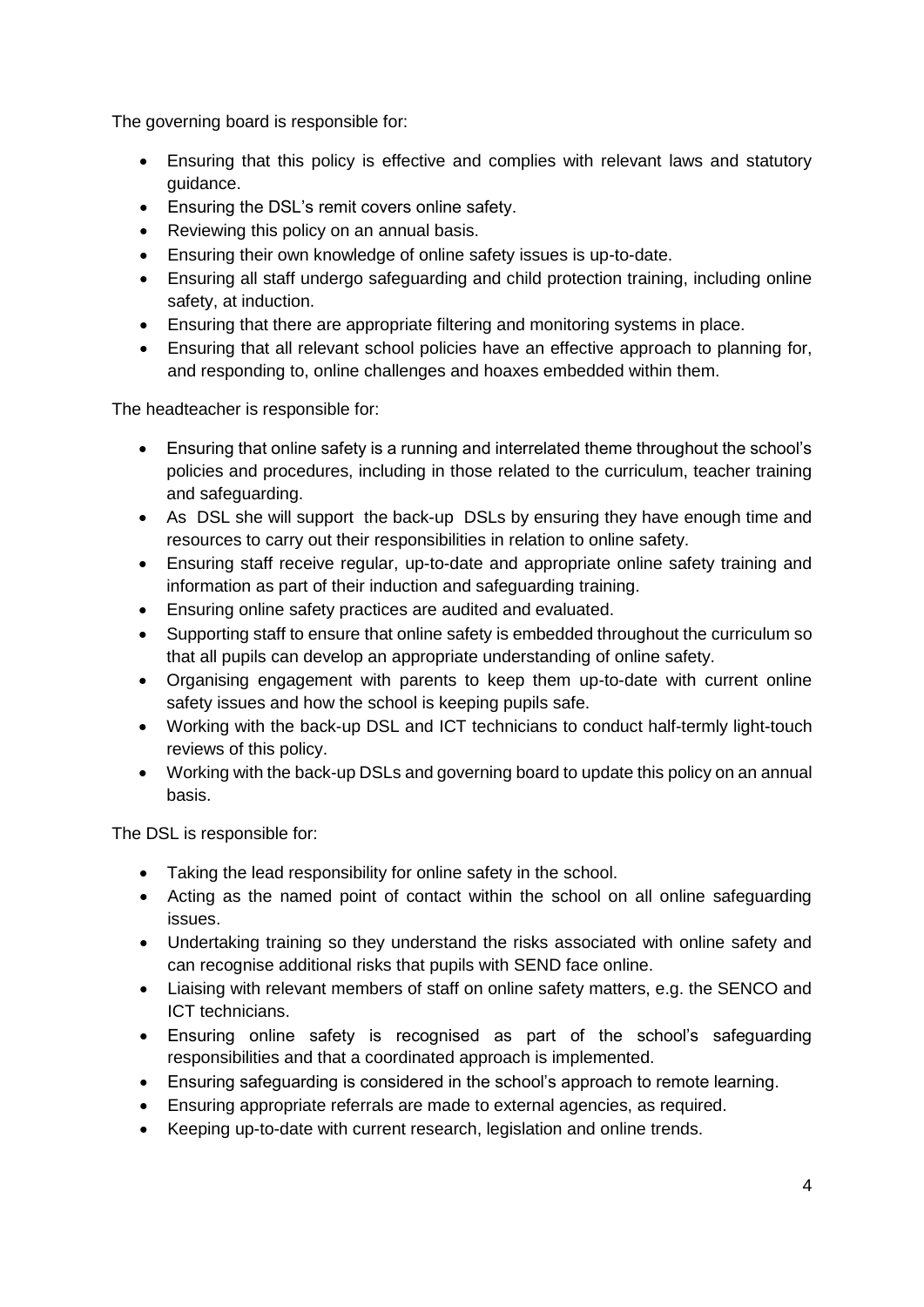- Coordinating the school's participation in local and national online safety events, e.g. Safer Internet Day.
- Establishing a procedure for reporting online safety incidents and inappropriate internet use, both by pupils and staff.
- Ensuring all members of the school community understand the reporting procedure.
- Maintaining records of reported online safety concerns as well as the actions taken in response to concerns.
- Monitoring online safety incidents to identify trends and any gaps in the school's provision, and using this data to update the school's procedures.
- Reporting to the governing board about online safety on a termly basis.
- Working with the back-up DSLs and ICT technicians to conduct half-termly light-touch reviews of this policy.
- Working with the headteacher and governing board to update this policy on an annual basis.

ICT technicians are responsible for:

- Providing technical support in the development and implementation of the school's online safety policies and procedures.
- Implementing appropriate security measures as directed by the headteacher.
- Ensuring that the school's filtering and monitoring systems are updated as appropriate.
- Working with the DSL / headteacher to conduct half-termly light-touch reviews of this policy.

All staff members are responsible for:

- Taking responsibility for the security of ICT systems and electronic data they use or have access to.
- Modelling good online behaviours.
- Maintaining a professional level of conduct in their personal use of technology.
- Having an awareness of online safety issues.
- Ensuring they are familiar with, and understand, the indicators that pupils may be unsafe online.
- Reporting concerns in line with the school's reporting procedure.
- Where relevant to their role, ensuring online safety is embedded in their teaching of the curriculum.

Pupils are responsible for:

- Adhering to the Acceptable Use Agreement and other relevant policies.
- Seeking help from school staff if they are concerned about something they or a peer have experienced online.
- Reporting online safety incidents and concerns in line with the procedures within this policy.

#### **3. Managing online safety**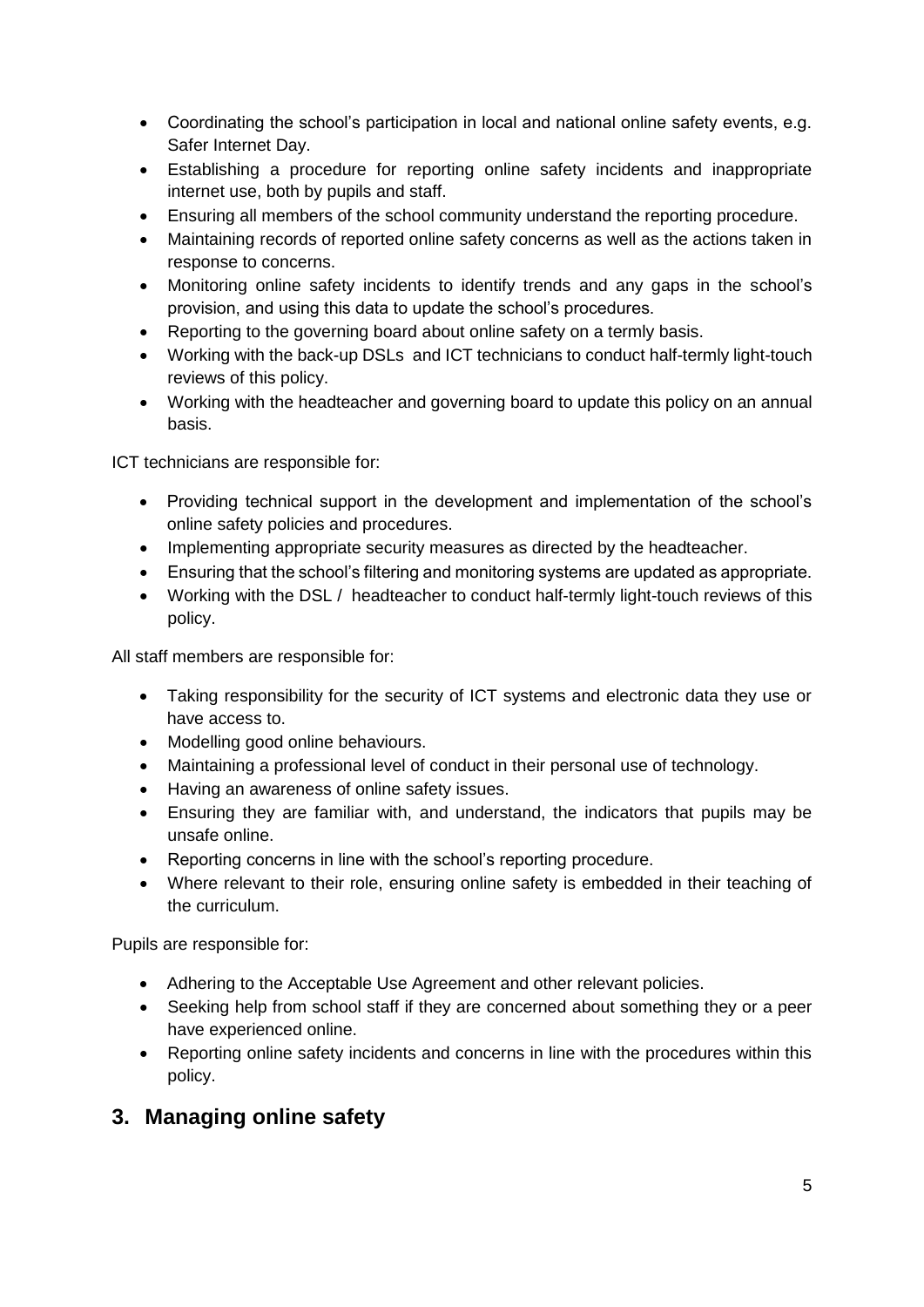All staff will be aware that technology is a significant component in many safeguarding and wellbeing issues affecting young people, particularly owing to the rise of social media and the increased prevalence of children using the internet.

The DSL has overall responsibility for the school's approach to online safety, with support from deputies and the headteacher where appropriate, and will ensure that there are strong processes in place to handle any concerns about pupils' safety online.

The importance of online safety is integrated across all school operations in the following ways:

- Staff receive regular training
- Staff receive regular email updates regarding online safety information and any changes to online safety guidance or legislation
- Online safety is integrated into learning throughout the curriculum
- Assemblies are conducted termly on the topic of remaining safe online
- Newsletters include regular online safety tips

#### **Handling online safety concerns**

Any disclosures made by pupils to staff members about online abuse, harassment or exploitation, whether they are the victim or disclosing on behalf of another child, will be handled in line with the Child Protection and Safeguarding Policy.

Concerns regarding a staff member's online behaviour are reported to the headteacher, who decides on the best course of action in line with the relevant policies, e.g. the Staff Code of Conduct, Allegations of Abuse Against Staff Policy, and Disciplinary Policy and Procedures. If the concern is about the headteacher, it is reported to the chair of governors.

Concerns regarding a pupil's online behaviour are reported to the DSL, who investigates concerns with relevant staff members, e.g. the headteacher and ICT technicians, and manages concerns in accordance with relevant policies depending on their nature, e.g. the Behavioural Policy and Child Protection and Safeguarding Policy.

Where there is a concern that illegal activity has taken place, the headteacher contacts the police.

The school avoids unnecessarily criminalising pupils, e.g. calling the police, where criminal behaviour is thought to be inadvertent and as a result of ignorance or normal developmental curiosity, e.g. a pupil has taken and distributed indecent imagery of themselves. The DSL will decide in which cases this response is appropriate and will manage such cases in line with the Child Protection and Safeguarding Policy.

All online safety incidents and the school's response are recorded by the DSL.

## **4. Cyberbullying**

Cyberbullying can include the following:

Threatening, intimidating or upsetting text messages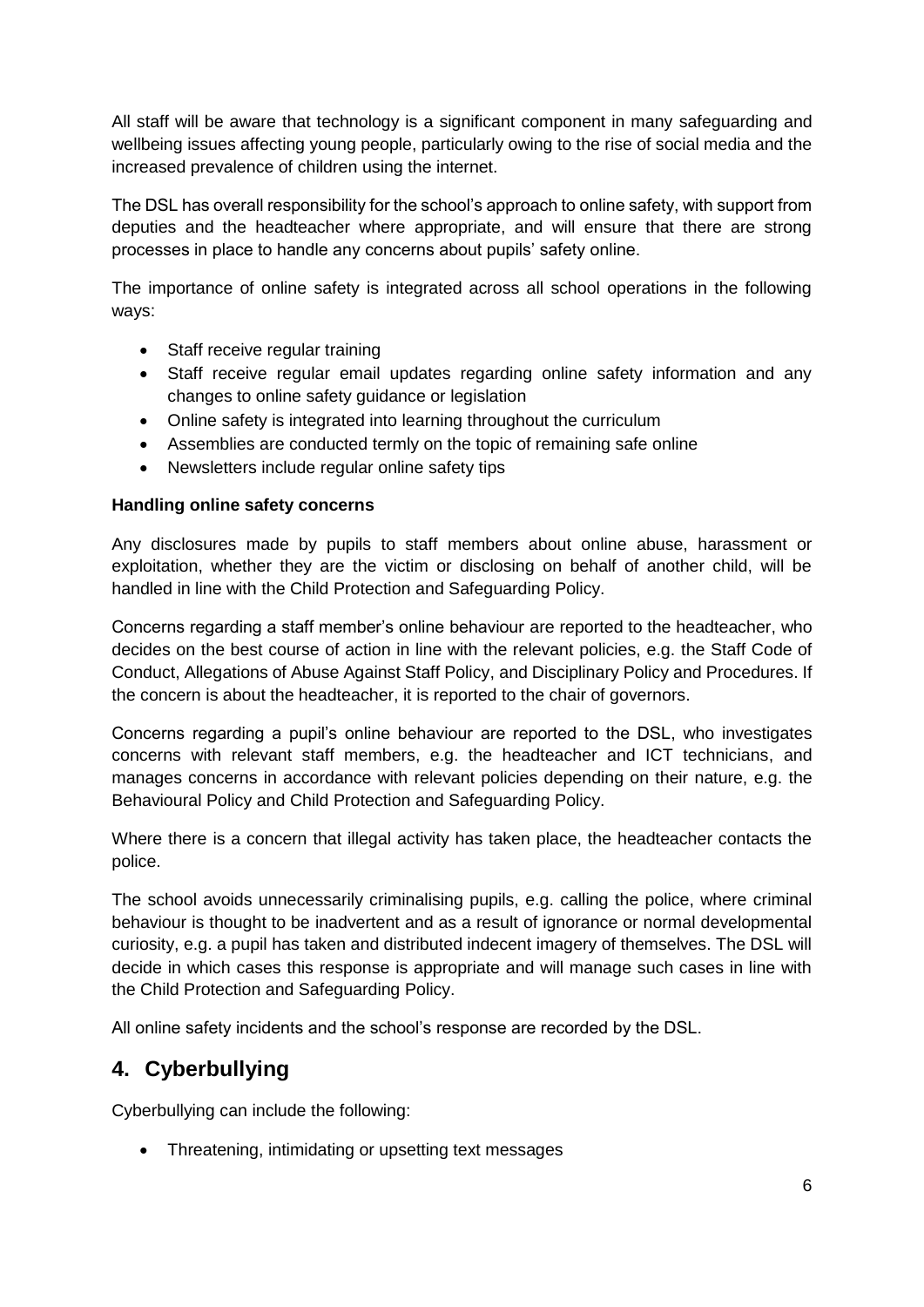- Threatening or embarrassing pictures and video clips sent via mobile phone cameras
- Silent or abusive phone calls or using the victim's phone to harass others, to make them think the victim is responsible
- Threatening or bullying emails, possibly sent using a pseudonym or someone else's name
- Menacing or upsetting responses to someone in a chatroom
- Unpleasant messages sent via instant messaging
- Unpleasant or defamatory information posted to blogs, personal websites and social networking sites, e.g. Facebook

Cyberbullying against pupils or staff is not tolerated under any circumstances. Incidents of cyberbullying are dealt with quickly and effectively wherever they occur in line with the Antibullying Policy.

#### **5. Peer-on-peer sexual abuse and harassment**

Pupils may also use the internet and technology as a vehicle for sexual abuse and harassment. Staff will understand that this abuse can occur both in and outside of school and off and online, and will remain aware that pupils are less likely to report concerning online sexual behaviours, particularly if they are using websites that they know adults will consider to be inappropriate for their age.

The following are examples of online harmful sexual behaviour of which staff will be expected to be aware:

- Threatening, facilitating or encouraging sexual violence
- Upskirting, i.e. taking a picture underneath a person's clothing without consent and with the intention of viewing their genitals, breasts or buttocks
- Sexualised online bullying, e.g. sexual jokes or taunts
- Unwanted and unsolicited sexual comments and messages
- Consensual or non-consensual sharing of sexualised imagery

Staff will be aware that creating, possessing, and distributing indecent imagery of other children, i.e. individuals under the age of 18, is a criminal offence, even where the imagery is created, possessed, and distributed with the permission of the child depicted, or by the child themselves.

The school responds to all concerns regarding online peer-on-peer sexual abuse and harassment, regardless of whether the incident took place on the school premises or using school-owned equipment. Concerns regarding online peer-on-peer abuse are reported to the DSL, who will investigate the matter in line with the Peer-on-peer Abuse Policy and the Child Protection and Safeguarding Policy.

#### **6. Grooming and exploitation**

Grooming is defined as the situation whereby an adult builds a relationship, trust and emotional connection with a child with the intention of manipulating, exploiting and/or abusing them.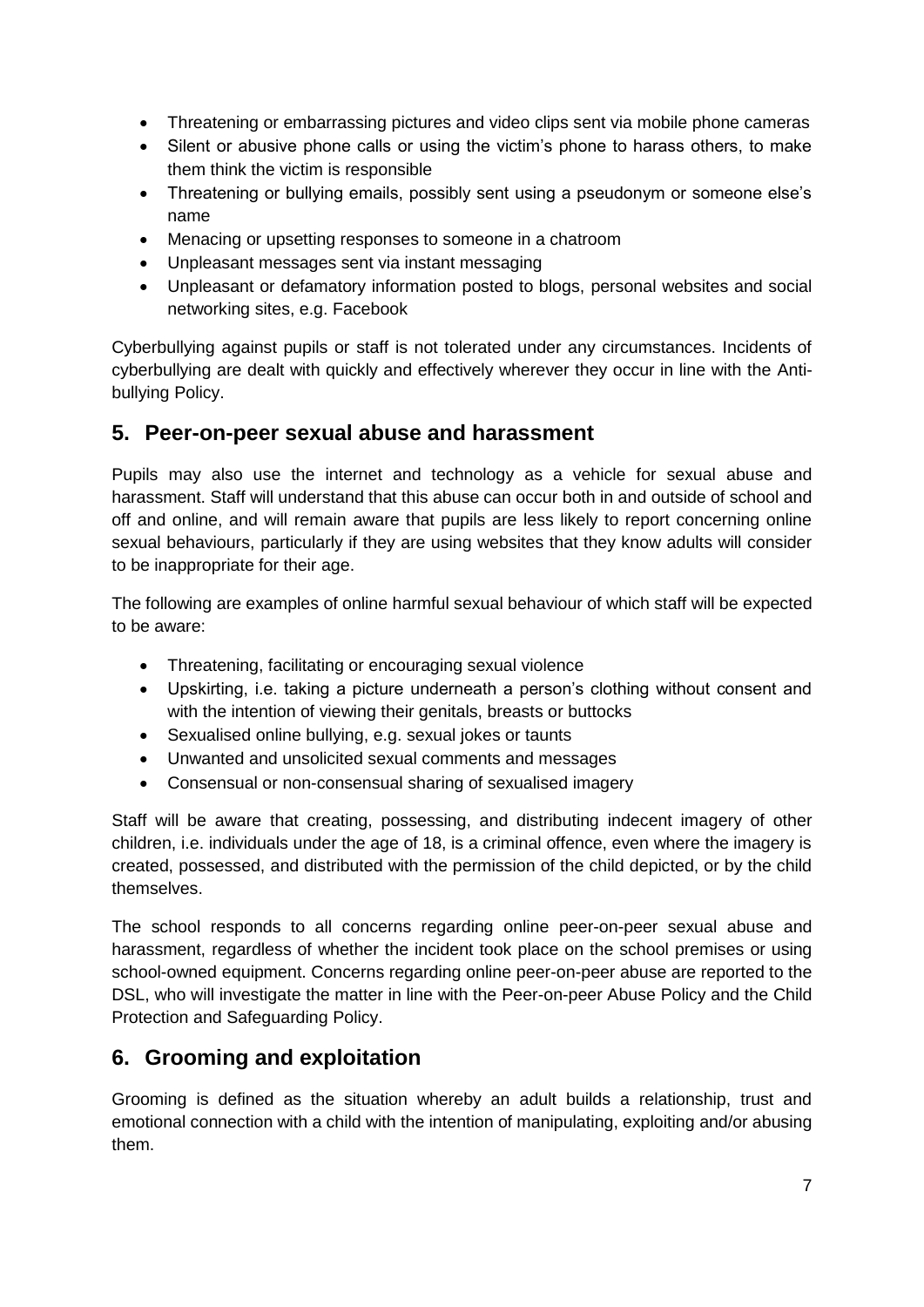Staff will be aware that grooming often takes place online and that pupils who are being groomed are commonly unlikely to report this behaviour for many reasons, including the following:

- The pupil believes they are talking to another child, when they are actually talking to an adult masquerading as someone younger with the intention of gaining their trust to abuse them.
- The pupil does not want to admit to talking to someone they met on the internet for fear of judgement, feeling embarrassed, or a lack of understanding from their peers or adults in their life.
- The pupil may have been manipulated into feeling a sense of dependency on their groomer due to the groomer's attempts to isolate them from friends and family.
- Talking to someone secretly over the internet may make the pupil feel 'special', particularly if the person they are talking to is older.
- The pupil may have been manipulated into feeling a strong bond with their groomer and may have feelings of loyalty, admiration, or love, as well as fear, distress and confusion.

Due to the fact pupils are less likely to report grooming than other online offences, it is particularly important that staff understand the indicators of this type of abuse. The DSL will ensure that online safety training covers online abuse, the importance of looking for signs of grooming, and what the signs of online grooming are, including:

- Being secretive about how they are spending their time.
- Having an older boyfriend or girlfriend, usually one that does not attend the school and whom their close friends have not met.
- Having money or new possessions, e.g. clothes and technological devices, that they cannot or will not explain.

#### **Child sexual exploitation (CSE) and child criminal exploitation (CCE)**

Although CSE often involves physical sexual abuse or violence, online elements may be prevalent, e.g. sexual coercion and encouraging children to behave in sexually inappropriate ways through the internet. In some cases, a pupil may be groomed online to become involved in a wider network of exploitation, e.g. the production of child pornography or forced child prostitution and sexual trafficking.

CCE is a form of exploitation in which children are forced or manipulated into committing crimes for the benefit of their abuser, e.g. drug transporting, shoplifting and serious violence. While these crimes often take place in person, it is increasingly common for children to be groomed and manipulated into participating through the internet.

Where staff have any concerns about pupils with relation to CSE or CCE, they will bring these concerns to the DSL without delay, who will manage the situation in line with the Child Protection and Safeguarding Policy.

#### **Radicalisation**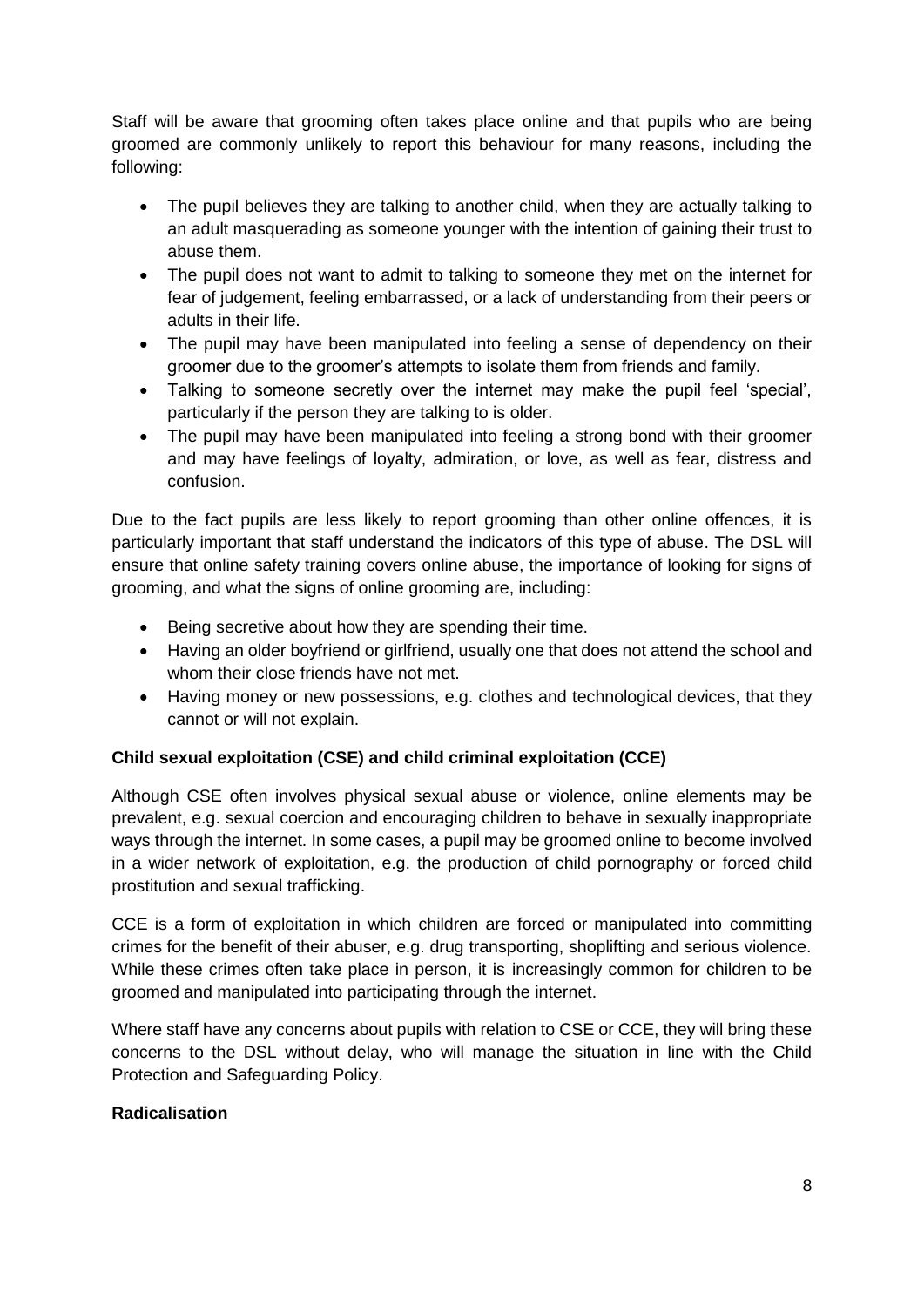Radicalisation is the process by which a person comes to support terrorism and extremist ideologies associated with terrorist groups. This process can occur through direct recruitment, e.g. individuals in extremist groups identifying, targeting and contacting young people with the intention of involving them in terrorist activity, or by exposure to violent ideological propaganda. Children who are targets for radicalisation are likely to be groomed by extremists online to the extent that they believe the extremist has their best interests at heart, making them more likely to adopt the same radical ideology.

Staff members will be aware of the factors which can place certain pupils at increased vulnerability to radicalisation, as outlined in the Prevent Duty Policy. Staff will be expected to exercise vigilance towards any pupils displaying indicators that they have been, or are being, radicalised.

Where staff have a concern about a pupil relating to radicalisation, they will report this to the DSL without delay, who will handle the situation in line with the Prevent Duty Policy.

## **7. Mental health**

The internet, particularly social media, can be the root cause of a number of mental health issues in pupils, e.g. low self-esteem and suicidal ideation.

Staff will be aware that online activity both in and outside of school can have a substantial impact on a pupil's mental state, both positively and negatively. The DSL will ensure that training is available to help ensure that staff members understand popular social media sites and terminology, the ways in which social media and the internet in general can impact mental health, and the indicators that a pupil is suffering from challenges in their mental health. Concerns about the mental health of a pupil will be dealt with in line with the Social, Emotional and Mental Health (SEMH) Policy.

#### **8. Online hoaxes and harmful online challenges**

For the purposes of this policy, an **"online hoax"** is defined as a deliberate lie designed to seem truthful, normally one that is intended to scaremonger or to distress individuals who come across it, spread on online social media platforms.

For the purposes of this policy, **"harmful online challenges"** refers to challenges that are targeted at young people and generally involve users recording themselves participating in an online challenge, distributing the video through social media channels and daring others to do the same. Although many online challenges are harmless, an online challenge becomes harmful when it could potentially put the participant at risk of harm, either directly as a result of partaking in the challenge itself or indirectly as a result of the distribution of the video online – the latter will usually depend on the age of the pupil and the way in which they are depicted in the video.

Where staff suspect there may be a harmful online challenge or online hoax circulating amongst pupils in the school, they will report this to the DSL immediately.

The DSL will conduct a case-by-case assessment for any harmful online content brought to their attention, establishing the scale and nature of the possible risk to pupils, and whether the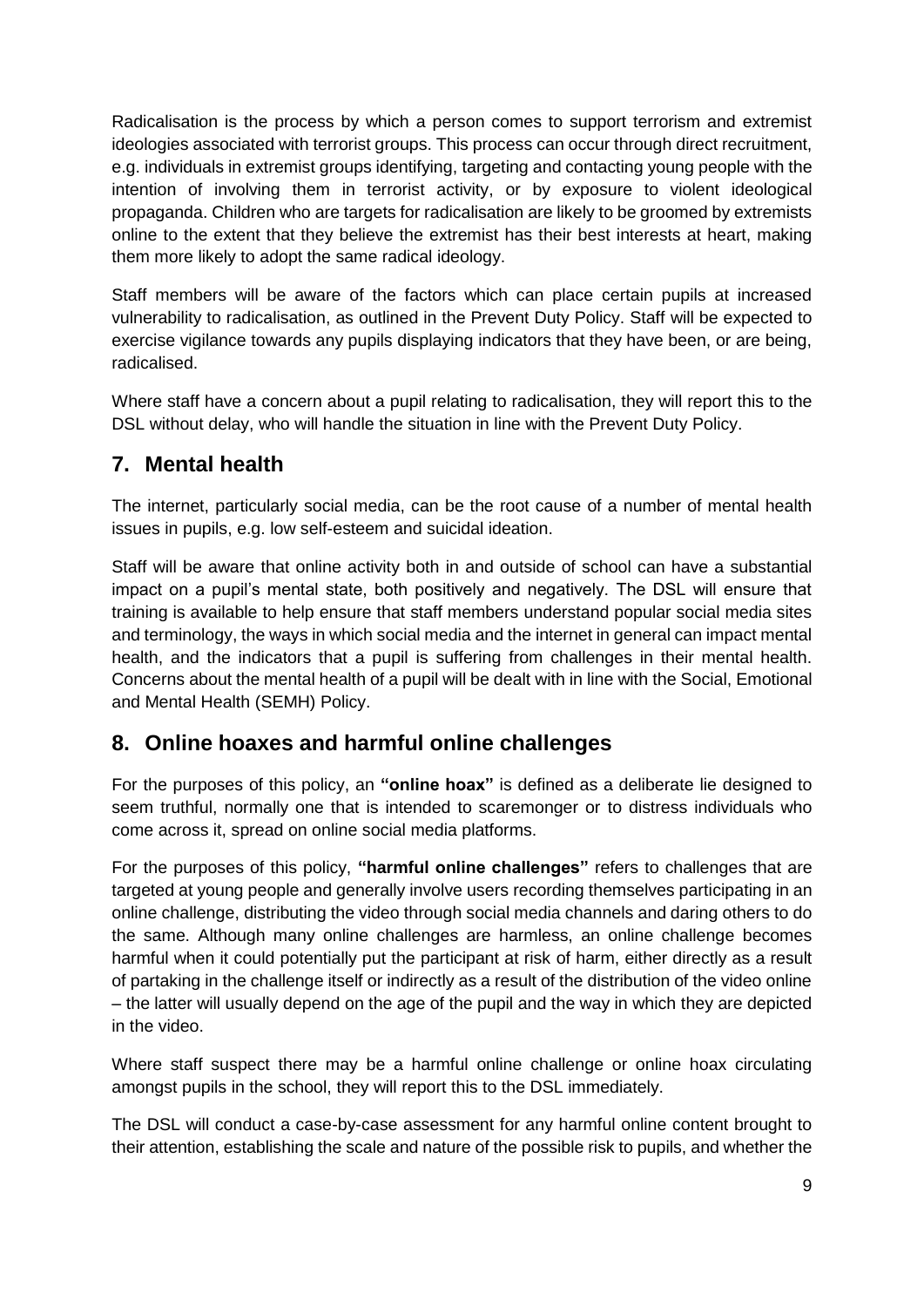risk is one that is localised to the school or the local area, or whether it extends more widely across the country. Where the harmful content is prevalent mainly in the local area, the DSL will consult with the LA about whether quick local action can prevent the hoax or challenge from spreading more widely.

Prior to deciding how to respond to a harmful online challenge or hoax, the DSL and the headteacher will decide whether each proposed response is:

- In line with any advice received from a known, reliable source, e.g. the UK Safer Internet Centre, when fact-checking the risk of online challenges or hoaxes.
- Careful to avoid needlessly scaring or distressing pupils.
- Not inadvertently encouraging pupils to view the hoax or challenge where they would not have otherwise come across it, e.g. where content is explained to younger pupils but is almost exclusively being shared amongst older pupils.
- Proportional to the actual or perceived risk.
- Helpful to the pupils who are, or are perceived to be, at risk.
- Appropriate for the relevant pupils' age and developmental stage.
- Supportive.
- In line with the Child Protection and Safeguarding Policy.

Where the DSL's assessment finds an online challenge to be putting pupils at risk of harm, e.g. it encourages children to participate in age-inappropriate activities that could increase safeguarding risks or become a child protection concern, they will ensure that the challenge is directly addressed to the relevant pupils, e.g. those within a particular age range that is directly affected or even to individual children at risk where appropriate.

The DSL and headteacher will only implement a school-wide approach to highlighting potential harms of a hoax or challenge when the risk of needlessly increasing pupils' exposure to the risk is considered and mitigated as far as possible.

## **9. Cyber-crime**

Cyber-crime is criminal activity committed using computers and/or the internet. There are two key categories of cyber-crime:

- **Cyber-enabled** these crimes can be carried out offline; however, are made easier and can be conducted at higher scales and speeds online, e.g. fraud, purchasing and selling of illegal drugs, and sexual abuse and exploitation.
- **Cyber-dependent**  these crimes can only be carried out online or by using a computer, e.g. making, supplying or obtaining malware, illegal hacking, and 'booting', which means overwhelming a network, computer or website with internet traffic to render it unavailable.

The school will factor into its approach to online safety the risk that pupils with a particular affinity or skill in technology may become involved, whether deliberately or inadvertently, in cyber-crime. Where there are any concerns about a pupil's use of technology and their intentions with regard to using their skill and affinity towards it, the DSL will consider a referral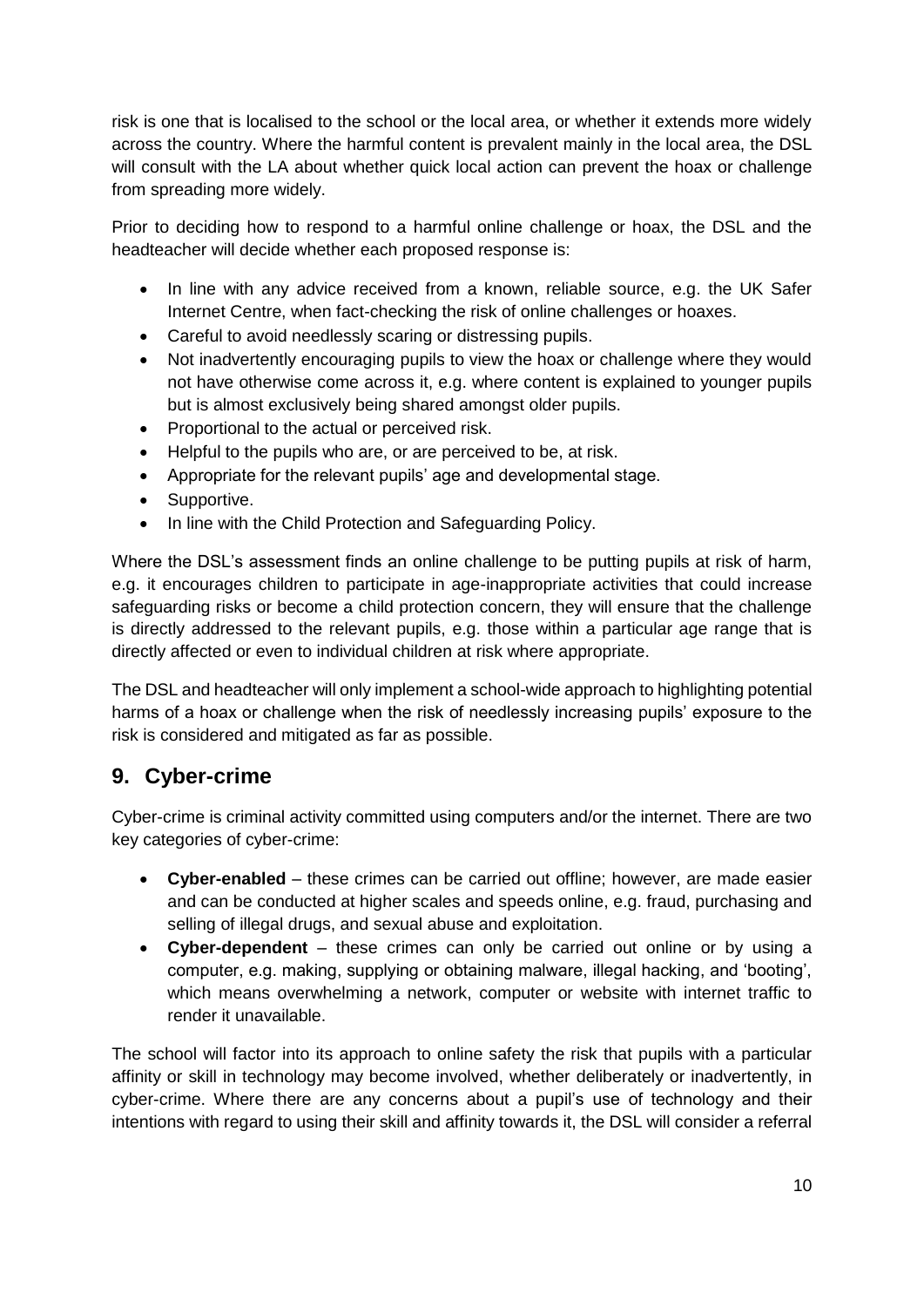to the Cyber Choices programme, which aims to intervene where children are at risk of committing cyber-crime and divert them to a more positive use of their skills and interests.

The DSL and headteacher will ensure that pupils are taught, throughout the curriculum, how to use technology safely, responsibly and lawfully, and will ensure that pupils cannot access sites or areas of the internet that may encourage them to stray from lawful use of technology, e.g. the 'dark web', on school-owned devices or on school networks through the use of appropriate firewalls.

## **10.Online safety training for staff**

The DSL ensures that all safeguarding training given to staff includes elements of online safety, including how the internet can facilitate abuse and exploitation. All staff will be made aware that pupils are at risk of abuse, by their peers and by adults, online as well as in person, and that, often, abuse will take place concurrently via online channels and in daily life.

Information about the school's full responses to online safeguarding incidents can be found in the Anti-bullying Policy, the Peer-on-peer Abuse Policy and the Child Protection and Safeguarding Policy.

#### **11.Online safety and the curriculum**

Online safety is embedded throughout the curriculum; however, it is particularly addressed in the following subjects:

- $\bullet$  RSF
- **•** Health education
- PSHE
- $\bullet$  ICT

Online safety teaching is always appropriate to pupils' ages and developmental stages.

Pupils are taught the underpinning knowledge and behaviours that can help them to navigate the online world safely and confidently regardless of the device, platform or app they are using. The underpinning knowledge and behaviours pupils learn through the curriculum include the following:

- How to evaluate what they see online
- How to recognise techniques used for persuasion
- What healthy and respectful relationships, including friendships, look like
- Body confidence and self-esteem
- Consent, e.g. with relation to the sharing of indecent imagery or online coercion to perform sexual acts
- Acceptable and unacceptable online behaviour
- How to identify online risks
- How and when to seek support
- How to identify when something is deliberately deceitful or harmful
- How to recognise when something they are being asked to do puts them at risk or is age-inappropriate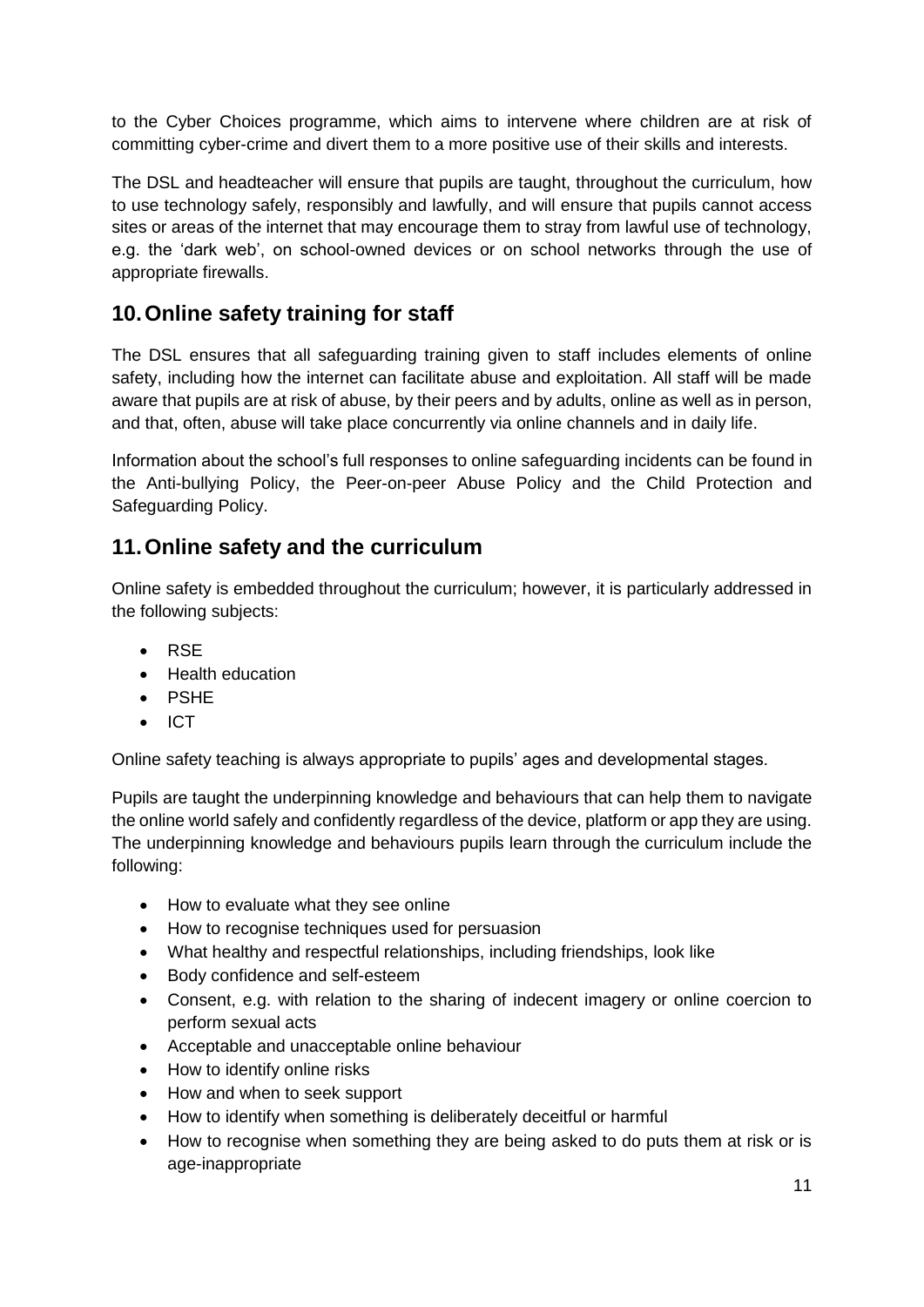The online risks pupils may face online are always considered when developing the curriculum. The risks that are considered and how they are covered in the curriculum can be found in [Appendix A](#page-19-0) of this policy.

The DSL is involved with the development of the school's online safety curriculum. Pupils will be consulted on the online safety curriculum, where appropriate, due to their unique knowledge of the kinds of websites they and their peers frequent and the kinds of behaviours in which they engage online.

The school recognises that, while any pupil can be vulnerable online, there are some pupils who may be more susceptible to online harm or have less support from family and friends in staying safe online, e.g. pupils with SEND and LAC. Relevant members of staff, e.g. the SENCO and designated teacher for LAC, work together to ensure the curriculum is tailored so these pupils receive the information and support they need.

The school will also endeavour to take a more personalised or contextualised approach to teaching about online safety for more susceptible children, and in response to instances of harmful online behaviour from pupils.

Class teachers review external resources prior to using them for the online safety curriculum, to ensure they are appropriate for the cohort of pupils. When reviewing these resources, the following questions are asked:

- Where does this organisation get their information from?
- What is their evidence base?
- Have they been externally quality assured?
- What is their background?
- Are they age-appropriate for pupils?
- Are they appropriate for pupils' developmental stage?

External visitors may be invited into school to help with the delivery of certain aspects of the online safety curriculum. The headteacher and DSL decide when it is appropriate to invite external groups into school and ensure the visitors selected are appropriate.

Before conducting a lesson or activity on online safety, the class teacher and DSL consider the topic that is being covered and the potential that pupils in the class have suffered or may be suffering from online abuse or harm in this way. The DSL advises the staff member on how to best support any pupil who may be especially impacted by a lesson or activity. Lessons and activities are planned carefully so they do not draw attention to a pupil who is being or has been abused or harmed online, to avoid publicising the abuse.

During an online safety lesson or activity, the class teacher ensures a safe environment is maintained in which pupils feel comfortable to say what they feel and ask questions, and are not worried about getting into trouble or being judged.

If a staff member is concerned about anything pupils raise during online safety lessons and activities, they will make a report in line with the Child Protection and Safeguarding Policy.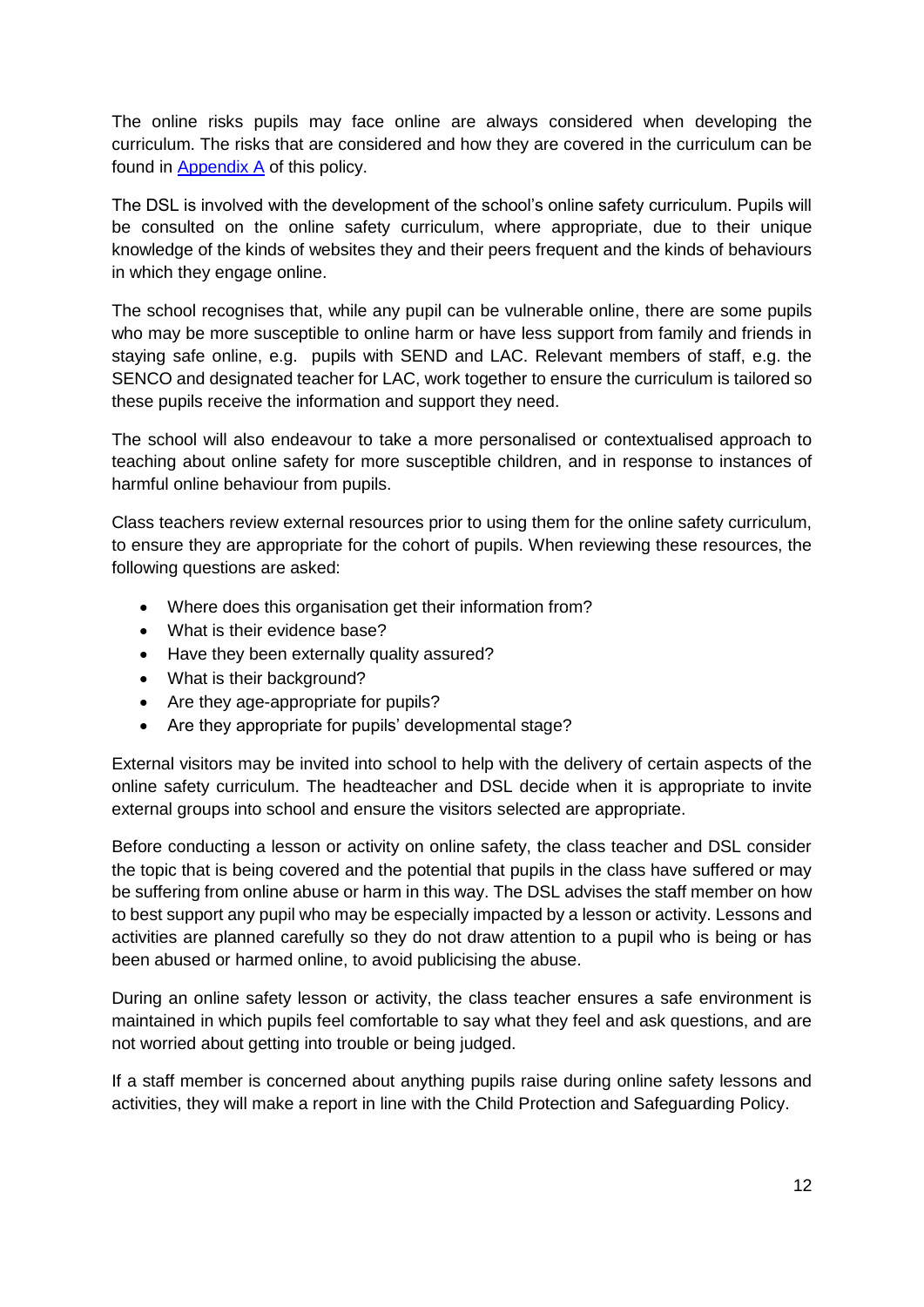If a pupil makes a disclosure to a member of staff regarding online abuse following a lesson or activity, the staff member will follow the reporting procedure outlined in the Child Protection and Safeguarding Policy.

## **12.Use of technology in the classroom**

A wide range of technology is used during lessons, including the following:

- Computers
- Laptops
- Tablets
- Intranet
- Email
- Cameras

Prior to using any websites, tools, apps or other online platforms in the classroom, or recommending that pupils use these platforms at home, the class teacher always reviews and evaluates the resource. Class teachers ensure that any internet-derived materials are used in line with copyright law.

Pupils are supervised when using online materials during lesson time – this supervision is suitable to their age and ability.

## **13.Use of smart technology**

While the school recognises that the use of smart technology can have educational benefits, there are also a variety of associated risks which the school will ensure it manages.

Pupils will be educated on the acceptable and appropriate use of personal devices and will use technology in line with the school's Technology Acceptable Use Agreement for Pupils.

Staff will use all smart technology and personal technology in line with the school's Staff ICT and Electronic Devices Policy.

The school recognises that pupils' unlimited and unrestricted access to the internet via mobile phone networks means that some pupils may use the internet in a way which breaches the school's acceptable use of ICT agreement for pupils.

Inappropriate use of smart technology may include:

- Using mobile and smart technology to sexually harass, bully, troll or intimidate peers.
- Sharing indecent images, both consensually and non-consensually.
- Viewing and sharing pornography and other harmful content.

Pupils will not be permitted to use smart devices or any other personal technology whilst in the classroom.

Where it is deemed necessary, the school will ban pupil's use of personal technology whilst on school site.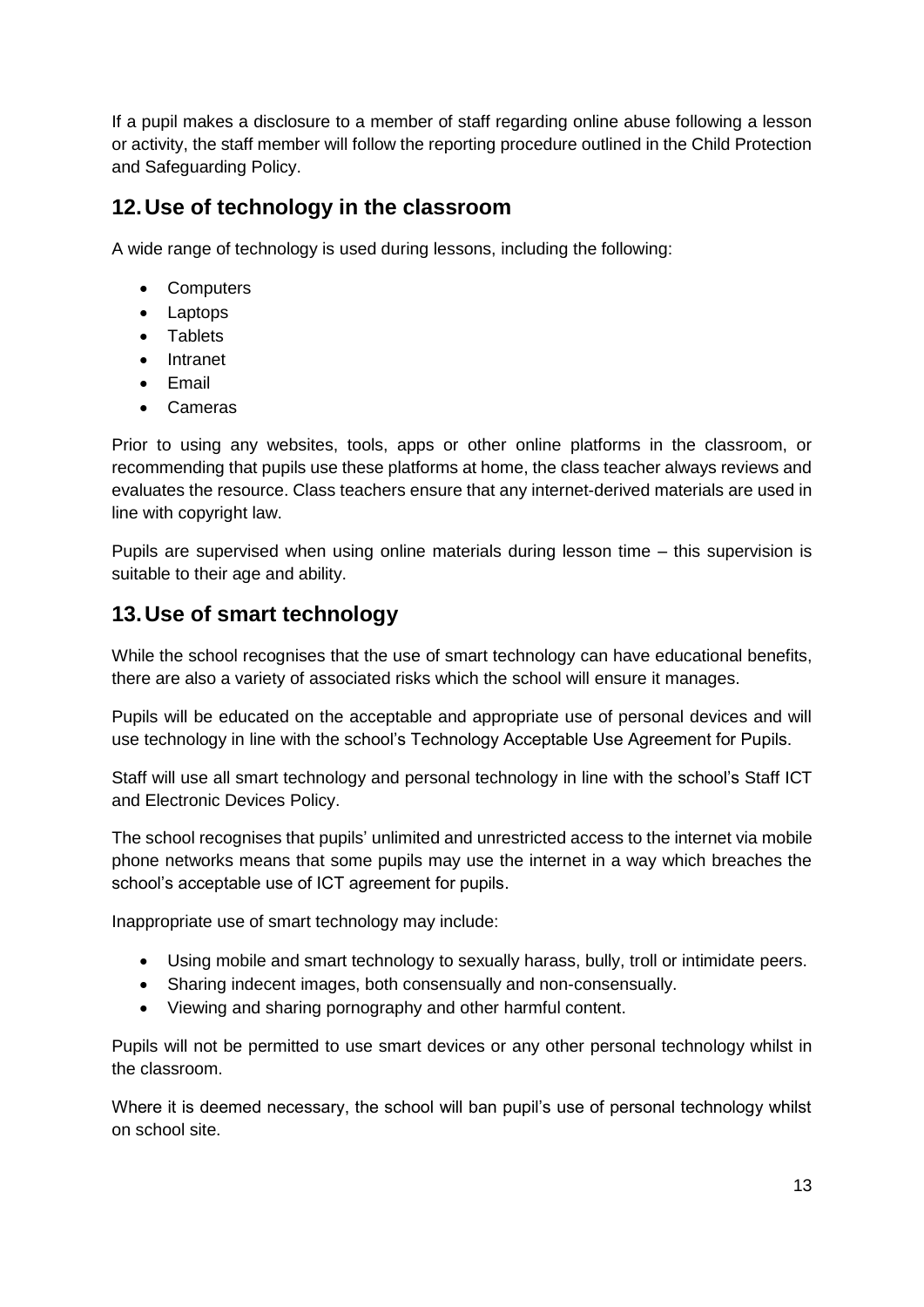Where there is a significant problem with the misuse of smart technology among pupils, the school will discipline those involved in line with the school's Behaviour Policy.

The school will hold assemblies, where appropriate, which address any specific concerns related to the misuse of smart technology and outline the importance of using smart technology in an appropriate manner.

The school will seek to ensure that it is kept up to date with the latest devices, platforms, apps, trends and related threats.

The school will consider the 4Cs (content, contact, conduct and commerce) when educating pupils about the risks involved with the inappropriate use of smart technology and enforcing the appropriate disciplinary measures.

## **14.Educating parents**

The school works in partnership with parents to ensure pupils stay safe online at school and at home. Parents are provided with information about the school's approach to online safety and their role in protecting their children. Parents are sent a copy of the Acceptable Use Agreement annually and are encouraged to go through this with their child to ensure their child understands the document and the implications of not following it.

Parents will be made aware of the various ways in which their children may be at risk online, including, but not limited to:

- Child sexual abuse, including grooming.
- Exposure to radicalising content.
- Sharing of indecent imagery of pupils, e.g. sexting.
- Cyberbullying.
- Exposure to age-inappropriate content, e.g. pornography.
- Exposure to harmful content, e.g. content that encourages self-destructive behaviour.

Parents will be informed of the ways in which they can prevent their child from accessing harmful content at home, e.g. by implementing parental controls to block age-inappropriate content.

Parental awareness regarding how they can support their children to be safe online is raised in the following ways:

- Twilight training sessions
- Newsletters
- Online resources

#### **15.Internet access**

Pupils, staff and other members of the school community are only granted access to the school's internet network once they have read and signed the Acceptable Use Agreement. A record is kept of users who have been granted internet access in the Head Teacher's office.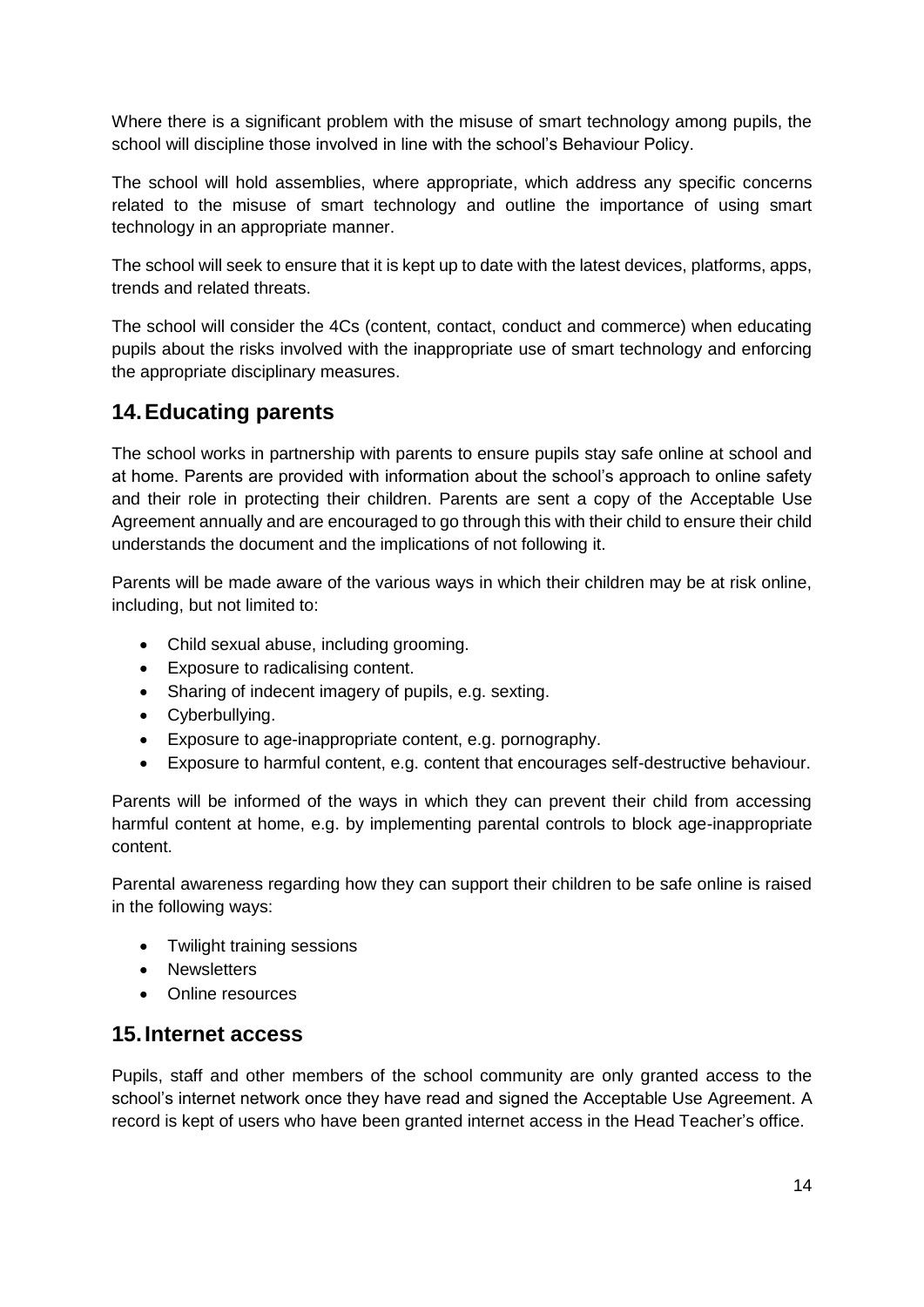All members of the school community are encouraged to use the school's internet network, instead of 3G, 4G and 5G networks, as the network has appropriate filtering and monitoring to ensure individuals are using the internet appropriately.

## **16.Filtering and monitoring online activity**

The governing board ensures the school's ICT network has appropriate filters and monitoring systems in place. The governing board ensures 'over blocking' does not lead to unreasonable restrictions as to what pupils can be taught with regards to online teaching and safeguarding.

The headteacher and ICT technicians undertake a risk assessment to determine what filtering and monitoring systems are required. The filtering and monitoring systems the school implements are appropriate to pupils' ages, the number of pupils using the network, how often pupils access the network, and the proportionality of costs compared to the risks. ICT technicians undertake monthly checks on the filtering and monitoring systems to ensure they are effective and appropriate.

Requests regarding making changes to the filtering system are directed to the headteacher. Prior to making any changes to the filtering system, ICT technicians and the DSL conduct a risk assessment. Any changes made to the system are recorded by ICT technicians. Reports of inappropriate websites or materials are made to an ICT technician immediately, who investigates the matter and makes any necessary changes.

Deliberate breaches of the filtering system are reported to the DSL and ICT technicians, who will escalate the matter appropriately. If a pupil has deliberately breached the filtering system, they will be disciplined in line with the Behavioural Policy. If a member of staff has deliberately breached the filtering system, they will be disciplined in line with the Disciplinary Policy and Procedure.

If material that is believed to be illegal is accessed, inadvertently or deliberately, this material will be reported to the appropriate agency immediately, e.g. the Internet Watch Foundation (IWF), CEOP and/or the police.

The school's network and school-owned devices are appropriately monitored. All users of the network and school-owned devices are informed about how and why they are monitored. Concerns identified through monitoring are reported to the DSL who manages the situation in line with the Child Protection and Safeguarding Policy.

## **17.Network security**

Technical security features, such as anti-virus software, are kept up-to-date and managed by ICT technicians. Firewalls are switched on at all times. ICT technicians review the firewalls on a weekly basis to ensure they are running correctly, and to carry out any required updates.

Staff and pupils are advised not to download unapproved software or open unfamiliar email attachments, and are expected to report all malware and virus attacks to ICT technicians.

All members of staff have their own unique usernames and private passwords to access the school's systems.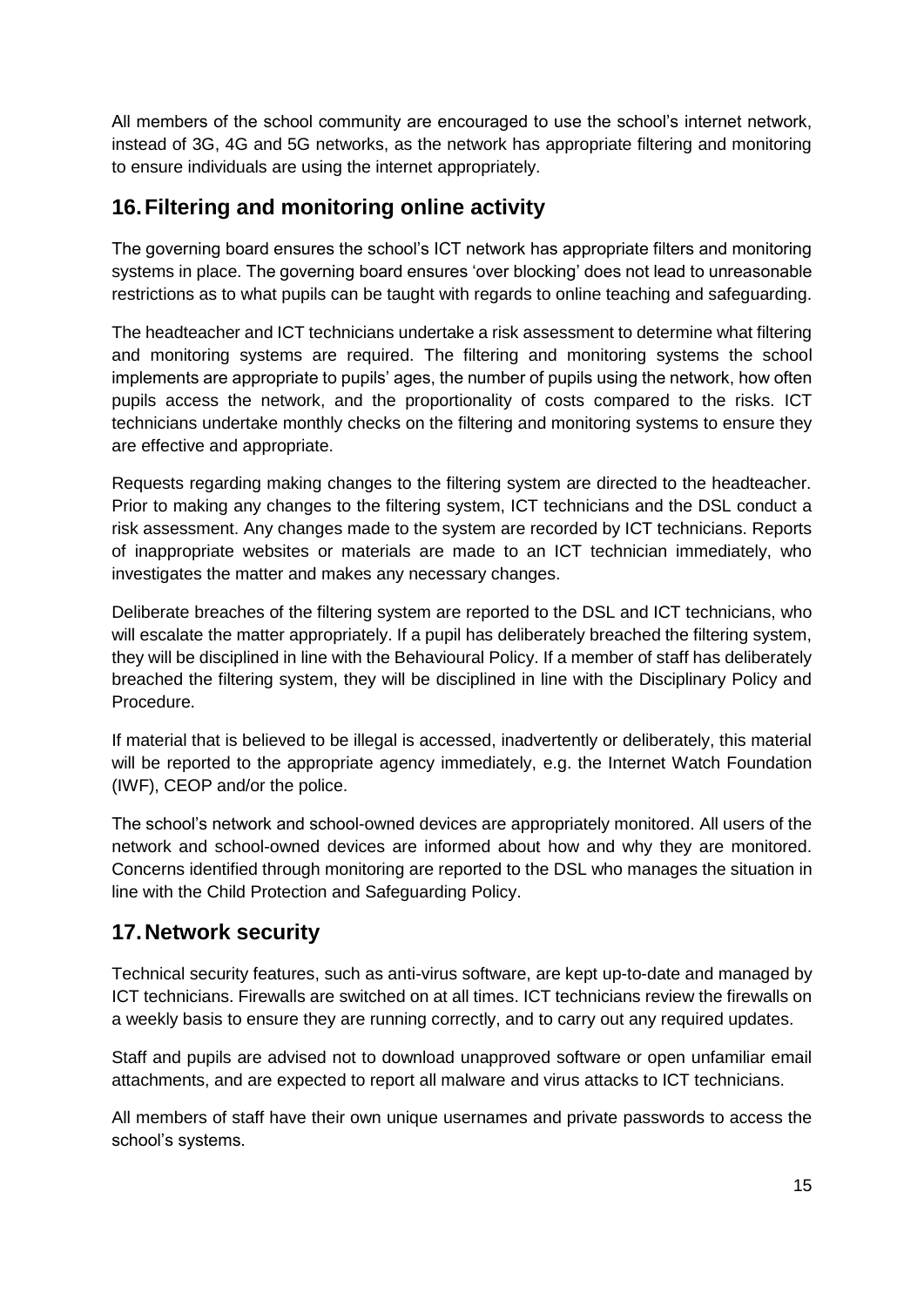Staff members and pupils are responsible for keeping their passwords private. Passwords have a minimum and maximum length and require a mixture of letters, numbers and symbols to ensure they are as secure as possible. Passwords expire after 90 days, after which users are required to change them.

Users inform ICT technicians / headteacher if they forget their login details, who will arrange for the user to access the systems under different login details. Users are not permitted to share their login details with others and are not allowed to log in as another user at any time. If a user is found to be sharing their login details or otherwise mistreating the password system, the headteacher is informed and decides the necessary action to take.

Users are required to lock access to devices and systems when they are not in use.

Full details of the school's network security measures can be found in the Data and Cybersecurity Breach Prevention and Management Plan.

#### **18.Emails**

Access to and the use of emails is managed in line with the Data Protection Policy, Acceptable Use Agreement, and the Pupil Confidentiality Policy and Staff and Volunteer Confidentiality Policy.

Staff and pupils are given approved school email accounts and are only able to use these accounts at school and when doing school-related work outside of school hours. Prior to being authorised to use the email system, staff and pupils must agree to and sign the Acceptable Use Agreement. Personal email accounts are not permitted to be used on the school site. Any email that contains sensitive or personal information is only sent using secure and encrypted email.

Staff members and pupils are required to block spam and junk mail, and report the matter to ICT technicians. The school's monitoring system can detect inappropriate links, malware and profanity within emails – staff and pupils are made aware of this. Chain letters, spam and all other emails from unknown sources are deleted without being opened. The headteacher organises an annual assembly where they explain what a phishing email and other malicious emails might look like – this assembly includes information on the following:

- How to determine whether an email address is legitimate
- The types of address a phishing email could use
- The importance of asking "does the email urge you to act immediately?"
- The importance of checking the spelling and grammar of an email

Any cyber-attacks initiated through emails are managed in line with the Data and Cybersecurity Breach Prevention and Management Plan.

#### **19.Social networking**

#### **Personal use**

Access to social networking sites is filtered as appropriate. Staff and pupils are not permitted to use social media for personal use during lesson time. Staff and pupils can use personal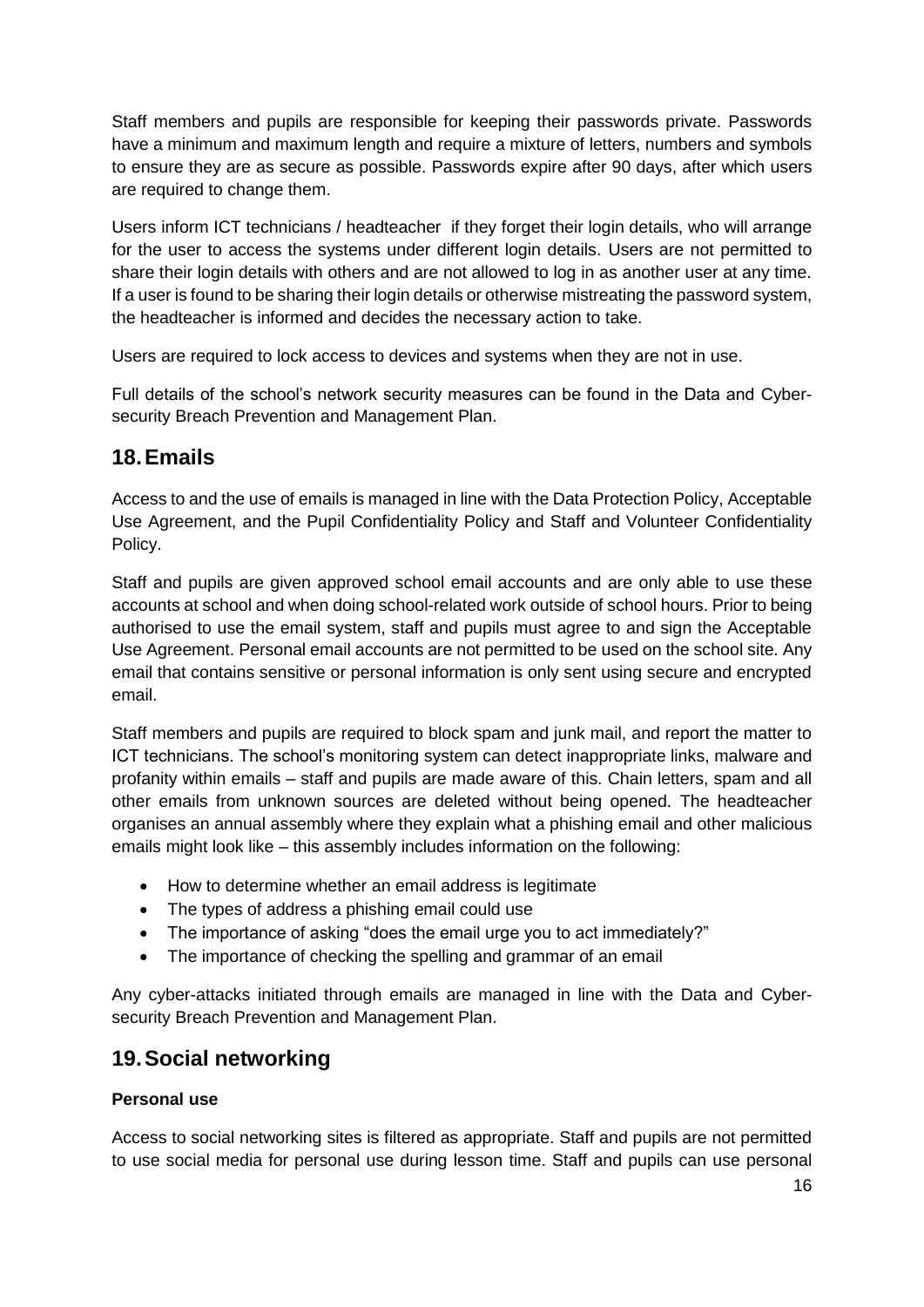social media during break and lunchtimes; however, inappropriate or excessive use of personal social media during school hours may result in the removal of internet access or further action. Staff members are advised that their conduct on social media can have an impact on their role and reputation within the school. The Staff Code of Conduct contains information on the acceptable use of social media – staff members are required to follow these expectations at all times.

Staff receive annual training on how to use social media safely and responsibly. Staff are not permitted to communicate with pupils or parents over social networking sites and are reminded to alter their privacy settings to ensure pupils and parents are not able to contact them on social media. Where staff have an existing personal relationship with a parent or pupil, and thus are connected with them on social media, e.g. they are friends with a parent at the school, they will disclose this to the DSL and headteacher and will ensure that their social media conduct relating to that parent is appropriate for their position in the school.

Pupils are taught how to use social media safely and responsibly through the online safety curriculum.

Concerns regarding the online conduct of any member of the school community on social media are reported to the DSL and managed in accordance with the relevant policy, e.g. Anti-Bullying Policy, Staff Code of Conduct and Behaviour Policy.

#### **Use on behalf of the school**

The use of social media on behalf of the school is conducted in line with the Social Media Policy. The school's official social media channels are only used for official educational or engagement purposes. Staff members must be authorised by the headteacher to access to the school's social media accounts.

All communication on official social media channels by staff on behalf of the school is clear, transparent and open to scrutiny.

#### **20.The school website**

The headteacher is responsible for the overall content of the school website – they will ensure the content is appropriate, accurate, up-to-date and meets government requirements.

The website complies with guidelines for publications including accessibility, data protection, respect for intellectual property rights, privacy policies and copyright law. Personal information relating to staff and pupils is not published on the website. Images and videos are only posted on the website if the provisions in the Photography Policy are met.

#### **21.Use of devices**

#### **School-owned devices**

Teachers are issued with the following devices to assist with their work:

- Laptop
- Tablet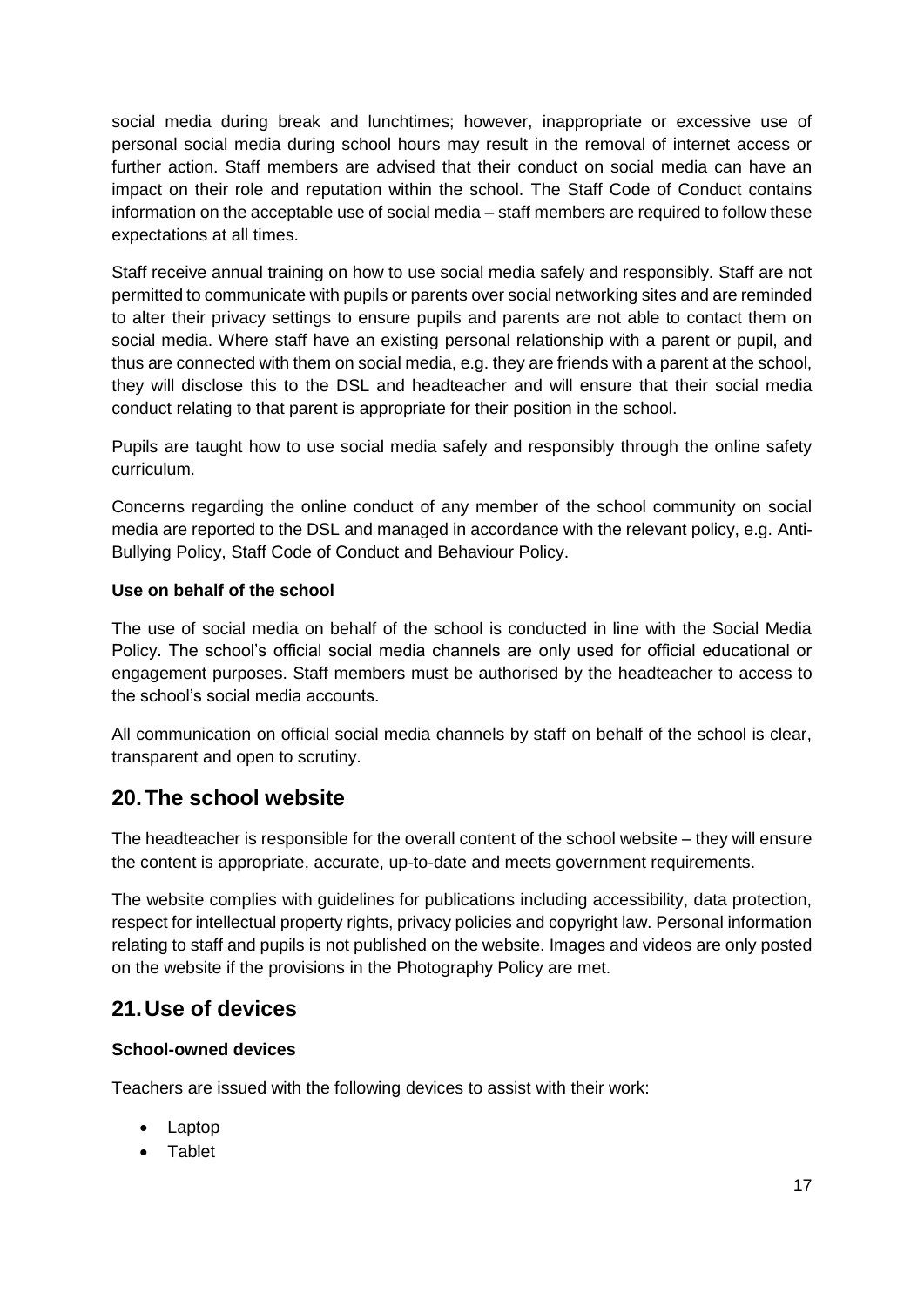Pupils are provided with school-owned devices as necessary to assist in the delivery of the curriculum, e.g. tablets to use during lessons.

School-owned devices are used in accordance with the Device User Agreement. Staff and pupils are not permitted to connect school-owned devices to public Wi-Fi networks. All schoolowned devices are password protected. All mobile school-owned devices are fitted with tracking software to ensure they can be retrieved if lost or stolen. All school-owned devices are fitted with software to ensure they can be remotely accessed, in case data on the device needs to be protected, retrieved or erased.

ICT technicians review all school-owned devices on a monthly basis to carry out software updates and ensure there is no inappropriate material or malware on the devices. No software, apps or other programmes can be downloaded onto a device without authorisation from ICT technicians.

Cases of staff members or pupils found to be misusing school-owned devices will be managed in line with the Disciplinary Policy and Procedure and Behavioural Policy respectively.

#### **Personal devices**

Personal devices are used in accordance with the Staff ICT and Electronic Devices Policy and the Pupils' Personal Electronic Devices Policy. Any personal electronic device that is brought into school is the responsibility of the user.

Personal devices are not permitted to be used in the following locations:

• Toilets

Staff members are not permitted to use their personal devices during lesson time, other than in an emergency. Staff members are not permitted to use their personal devices to take photos or videos of pupils.

Staff members report concerns about their colleagues' use of personal devices on the school premises in line with the Allegations of Abuse Against Staff Policy. If a member of staff is thought to have illegal content saved or stored on a personal device, or to have committed an offence using a personal device, the headteacher will inform the police and action will be taken in line with the Allegations of Abuse Against Staff Policy.

Pupils are not permitted to use their personal devices during lesson time or when moving between lessons. If a pupil needs to contact their parents during the school day, they should speak to their teacher who will contact the school office. The headteacher may authorise the use of mobile devices by a pupil for safety or precautionary use.

Where a pupil uses accessibility features on a personal device to help them access education, e.g. where a pupil who is deaf uses their mobile phone to adjust the settings on an internal hearing aid in response to audible stimuli during class, the arrangements and rules for conduct for this are developed and managed on a case-by-case basis.

Pupils' devices can be searched, screened and confiscated in accordance with the Searching, Screening and Confiscation Policy. If a staff member reasonably believes a pupil's personal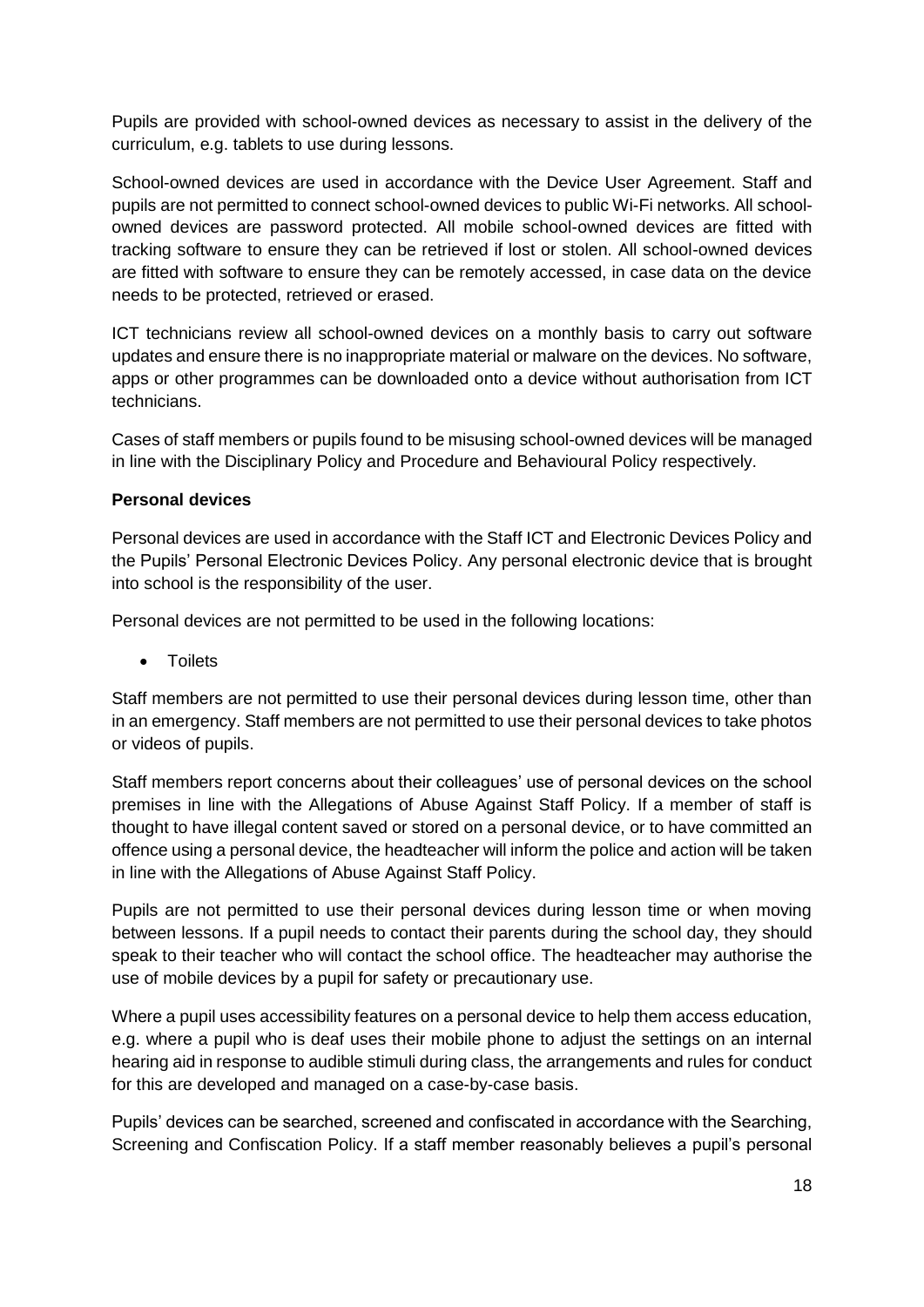device has been used to commit an offence or may provide evidence relating to an offence, the device will be handed to the police.

Appropriate signage is displayed to inform visitors to the school of the expected use of personal devices. Any concerns about visitors' use of personal devices on the school premises are reported to the DSL.

#### **22.Remote learning**

All remote learning is delivered in line with the school's Pupil Remote Learning Policy.

The school will risk assess the technology used for remote learning prior to use and ensure that there are no privacy issues or scope for inappropriate use. The school will consult with parents prior to the period of remote learning about what methods of delivering remote teaching are most suitable – alternate arrangements will be made where necessary.

The school will ensure that all school-owned equipment and technology used for remote learning has suitable anti-virus software installed, can establish secure connections, can recover lost work, and allows for audio and visual material to be recorded or downloaded, where required.

During the period of remote learning, the school will maintain regular contact with parents to:

- Reinforce the importance of children staying safe online.
- Ensure parents are aware of what their children are being asked to do, e.g. sites they have been asked to use and staff they will interact with.
- Encourage them to set age-appropriate parental controls on devices and internet filters to block malicious websites.
- Direct parents to useful resources to help them keep their children safe online.

The school will not be responsible for providing access to the internet off the school premises and will not be responsible for providing online safety software, e.g. anti-virus software, on devices not owned by the school.

#### **23.Monitoring and review**

The school recognises that the online world is constantly changing; therefore, the DSL, ICT technicians and the headteacher conduct half-termly light-touch reviews of this policy to evaluate its effectiveness.

The governing board, headteacher and back-up DSLs review this policy in full on an annual basis and following any online safety incidents.

The next scheduled review date for this policy is Sept 2022.

Any changes made to this policy are communicated to all members of the school community.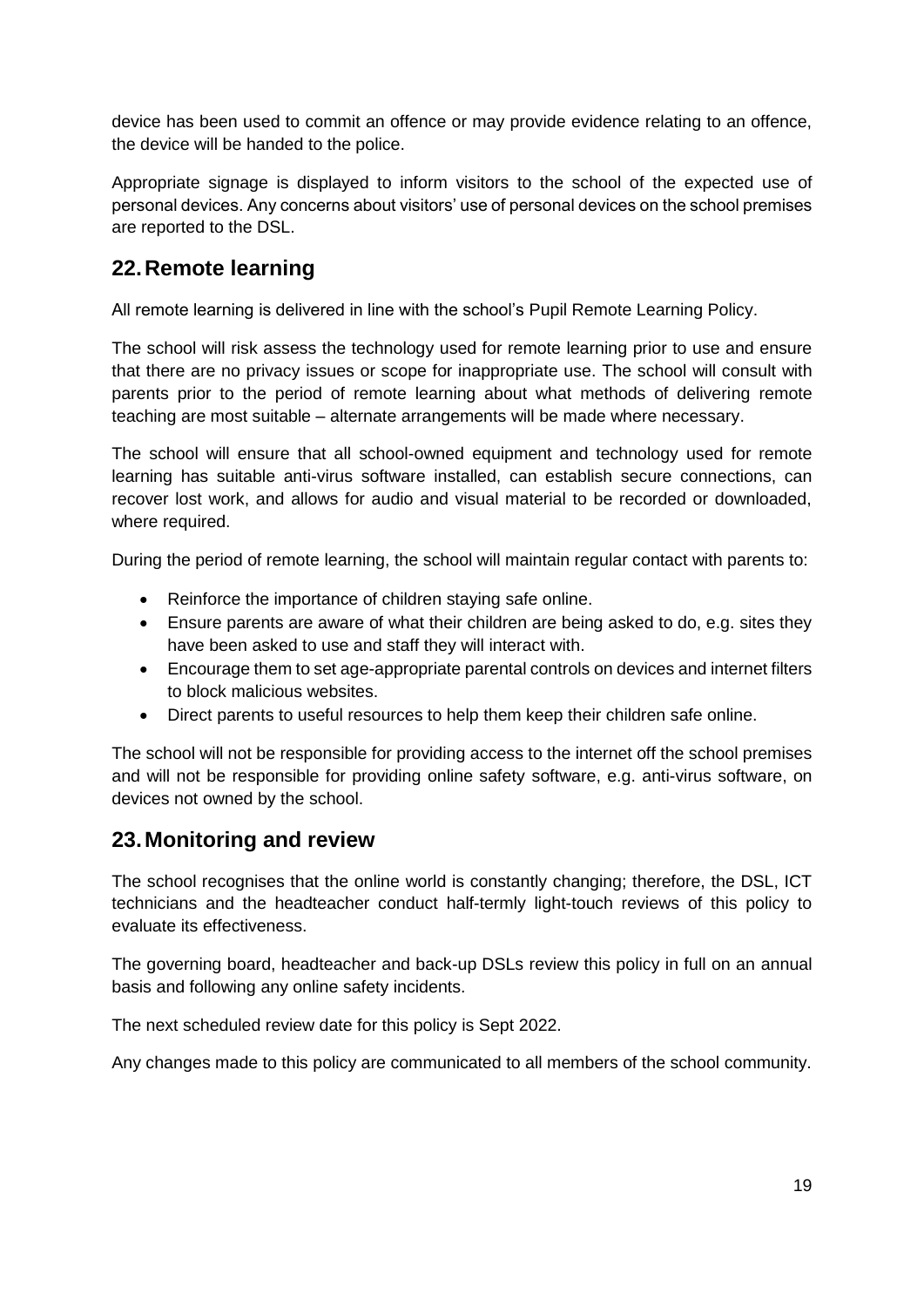## <span id="page-19-0"></span>**Appendix A: Online harms and risks – curriculum coverage**

| <b>Subject area</b>                             | <b>Description and teaching content</b>                                                                                                                                                                                                                                                                                                                                                                                                                                                                                | <b>Curriculum area</b><br>the harm or risk is<br>covered in                                                                                |
|-------------------------------------------------|------------------------------------------------------------------------------------------------------------------------------------------------------------------------------------------------------------------------------------------------------------------------------------------------------------------------------------------------------------------------------------------------------------------------------------------------------------------------------------------------------------------------|--------------------------------------------------------------------------------------------------------------------------------------------|
|                                                 | How to navigate the internet and manage information                                                                                                                                                                                                                                                                                                                                                                                                                                                                    |                                                                                                                                            |
| Age<br>restrictions                             | Some online activities have age restrictions<br>because they include content which is not<br>appropriate for children under a specific age.<br>Teaching includes the following:<br>That age verification exists and why<br>some online platforms ask users to verify<br>their age<br>Why age restrictions exist<br>That content that requires age verification<br>٠<br>can be damaging to under-age<br>consumers<br>What the age of digital consent is (13 for<br>$\bullet$<br>most platforms) and why it is important | This risk or harm is<br>covered in the<br>following curriculum<br>areas:<br>Health<br>education<br>Computing                               |
| How content<br>can be used<br>and shared        | Knowing what happens to information, comments<br>or images that are put online. Teaching includes<br>the following:<br>What a digital footprint is, how it develops<br>٠<br>and how it can affect pupils' futures<br>How cookies work<br>How content can be shared, tagged and<br>traced<br>How difficult it is to remove something<br>once it has been shared online<br>What is illegal online, e.g. youth-produced<br>$\bullet$<br>sexual imagery (sexting)                                                          | This risk or harm is<br>covered in the<br>following curriculum<br>areas:<br>Relationships<br>education<br>Health<br>education<br>Computing |
| Disinformation,<br>misinformation<br>and hoaxes | Some information shared online is accidentally or<br>intentionally wrong, misleading or exaggerated.<br>Teaching includes the following:<br>Disinformation and why individuals or<br>groups choose to share false information<br>in order to deliberately deceive                                                                                                                                                                                                                                                      | This risk or harm is<br>covered in the<br>following curriculum<br>areas:<br>Relationships<br>and health<br>education                       |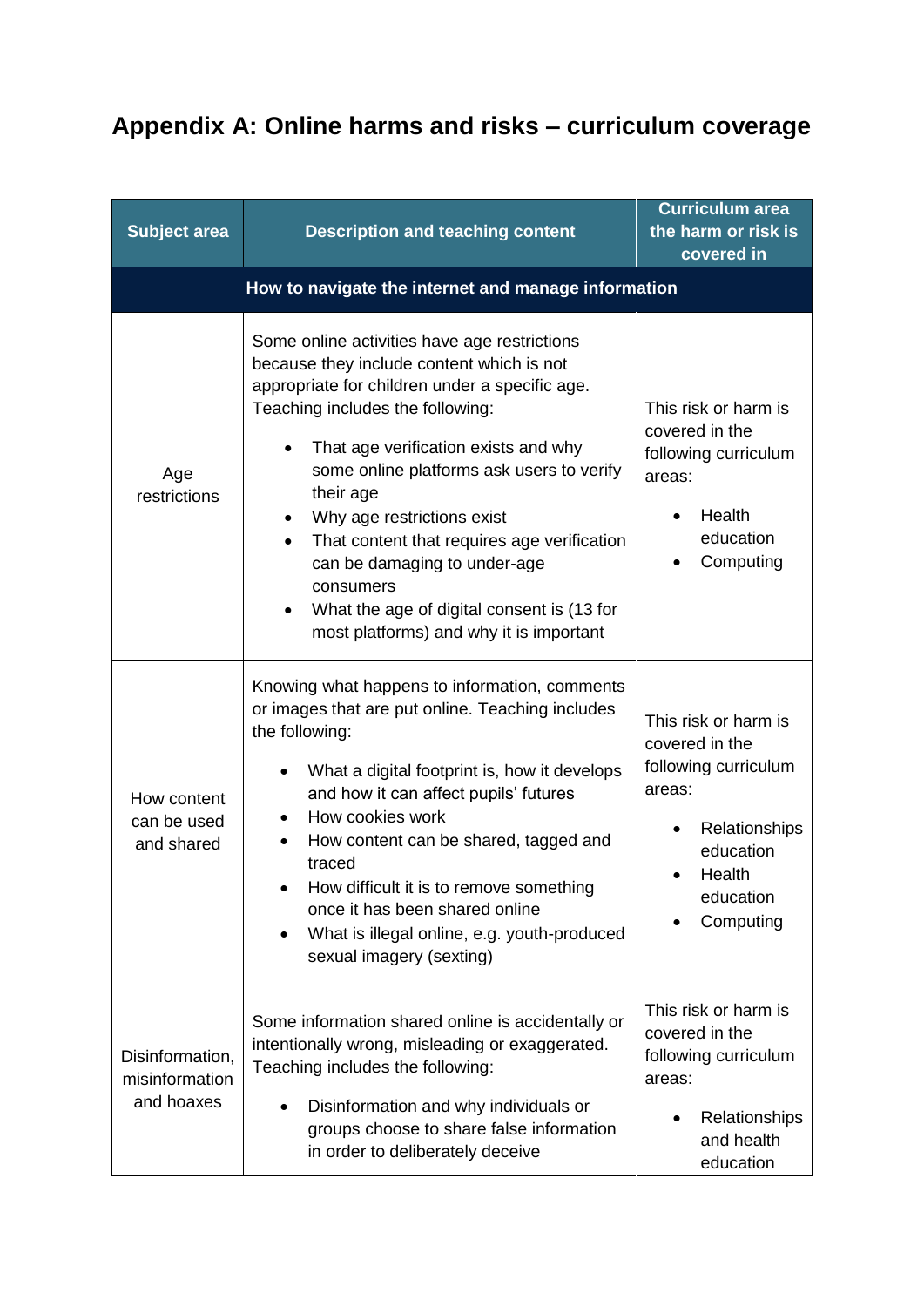|                                            | Misinformation and being aware that false<br>$\bullet$<br>and misleading information can be shared<br>inadvertently<br>Online hoaxes, which can be deliberately<br>٠<br>and inadvertently spread for a variety of<br>reasons<br>That the widespread nature of this sort of<br>$\bullet$<br>content can often appear to be a stamp of<br>authenticity, making it important to<br>evaluate what is seen online<br>How to measure and check authenticity<br>online<br>The potential consequences of sharing<br>information that may not be true                                                                                                                    | Health<br>$\bullet$<br>education<br>KS2 and<br>above<br>Computing                                                                          |
|--------------------------------------------|-----------------------------------------------------------------------------------------------------------------------------------------------------------------------------------------------------------------------------------------------------------------------------------------------------------------------------------------------------------------------------------------------------------------------------------------------------------------------------------------------------------------------------------------------------------------------------------------------------------------------------------------------------------------|--------------------------------------------------------------------------------------------------------------------------------------------|
| <b>Fake websites</b><br>and scam<br>emails | Fake websites and scam emails are used to<br>extort data, money, images and other things that<br>can either be used by the scammer to harm the<br>person targeted or sold on for financial, or other,<br>gain. Teaching includes the following:<br>How to recognise fake URLs and<br>٠<br>websites<br>What secure markings on websites are<br>٠<br>and how to assess the sources of emails<br>The risks of entering information to a<br>$\bullet$<br>website which is not secure<br>What pupils should do if they are harmed,<br>targeted, or groomed as a result of<br>interacting with a fake website or scam<br>email<br>Who pupils should go to for support | This risk or harm is<br>covered in the<br>following curriculum<br>areas:<br>Relationships<br>education<br>Health<br>education<br>Computing |
| Online fraud                               | Fraud can take place online and can have<br>serious consequences for individuals and<br>organisations. Teaching includes the following:<br>What identity fraud, scams and phishing<br>are<br>That children are sometimes targeted to<br>access adults' data<br>What 'good' companies will and will not do<br>when it comes to personal details                                                                                                                                                                                                                                                                                                                  | This risk or harm is<br>covered in the<br>following curriculum<br>areas:<br>Relationships<br>education<br>Health<br>education<br>Computing |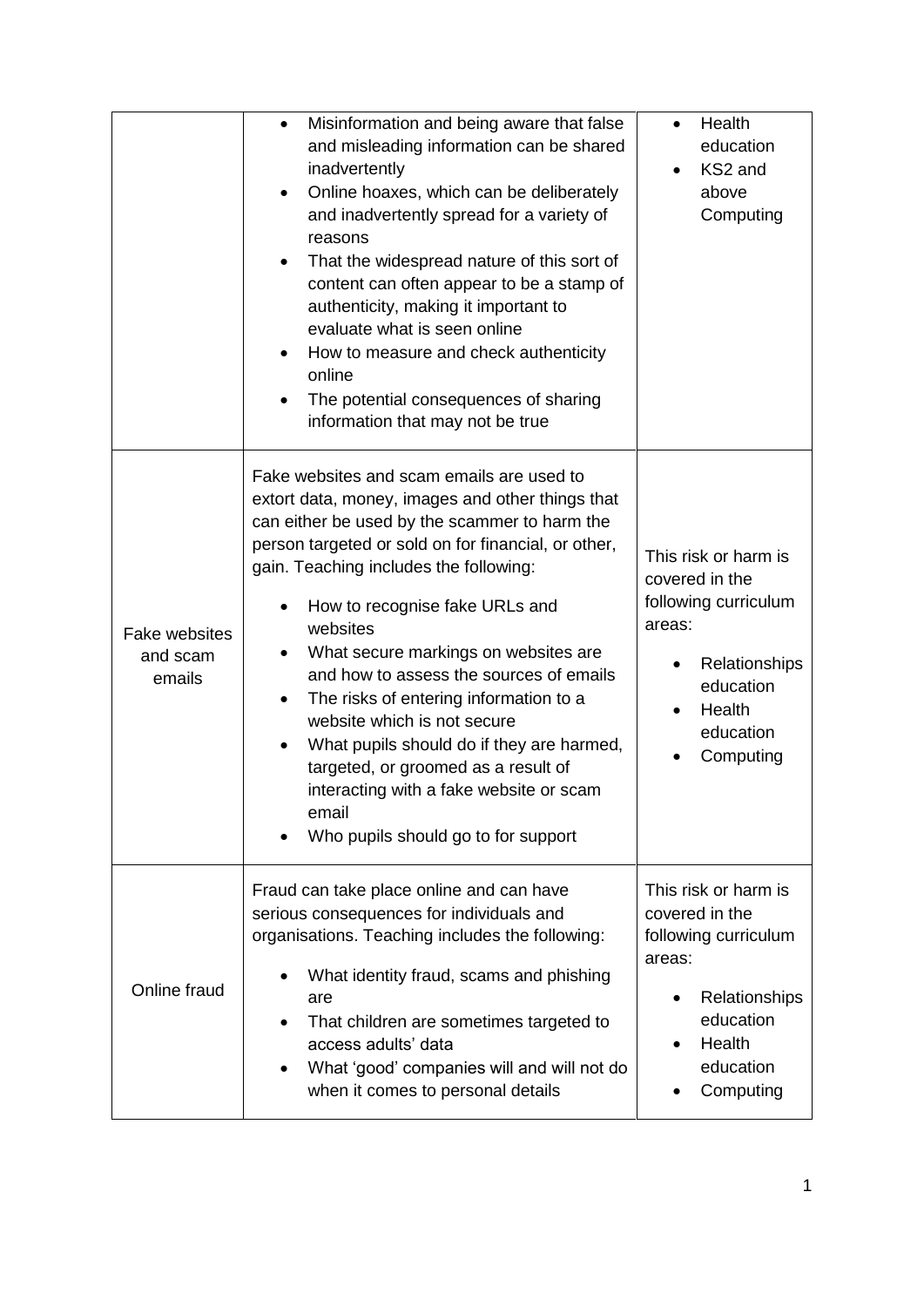| Password<br>phishing | Password phishing is the process by which<br>people try to find out individuals' passwords so<br>they can access protected content. Teaching<br>includes the following:<br>Why passwords are important, how to<br>$\bullet$<br>keep them safe and that others might try<br>to get people to reveal them<br>How to recognise phishing scams<br>٠<br>The importance of online security to<br>$\bullet$<br>protect against viruses that are designed<br>to gain access to password information<br>What to do when a password is<br>compromised or thought to be<br>compromised | This risk or harm is<br>covered in the<br>following curriculum<br>areas:<br>Relationships<br>education<br>Health<br>education<br>Computing               |
|----------------------|-----------------------------------------------------------------------------------------------------------------------------------------------------------------------------------------------------------------------------------------------------------------------------------------------------------------------------------------------------------------------------------------------------------------------------------------------------------------------------------------------------------------------------------------------------------------------------|----------------------------------------------------------------------------------------------------------------------------------------------------------|
| Personal data        | Online platforms and search engines gather<br>personal data - this is often referred to as<br>'harvesting' or 'farming'. Teaching includes the<br>following:<br>How cookies work<br>How data is farmed from sources which<br>look neutral<br>How and why personal data is shared by<br>online companies<br>How pupils can protect themselves and<br>$\bullet$<br>that acting quickly is essential when<br>something happens<br>The rights children have with regards to<br>their data<br>How to limit the data companies can<br>gather                                      | This risk or harm is<br>covered in the<br>following curriculum<br>areas:<br>Relationships<br>education<br><b>RSE</b><br>Health<br>education<br>Computing |
| Persuasive<br>design | Many devices, apps and games are designed to<br>keep users online for longer than they might have<br>planned or desired. Teaching includes the<br>following:<br>That the majority of games and platforms<br>are designed to make money, and that<br>their primary driver is to encourage people<br>to stay online for as long as possible<br>How notifications are used to pull users<br>$\bullet$<br>back online                                                                                                                                                           | This risk or harm is<br>covered in the<br>following curriculum<br>areas:<br>Health<br>education<br>Computing                                             |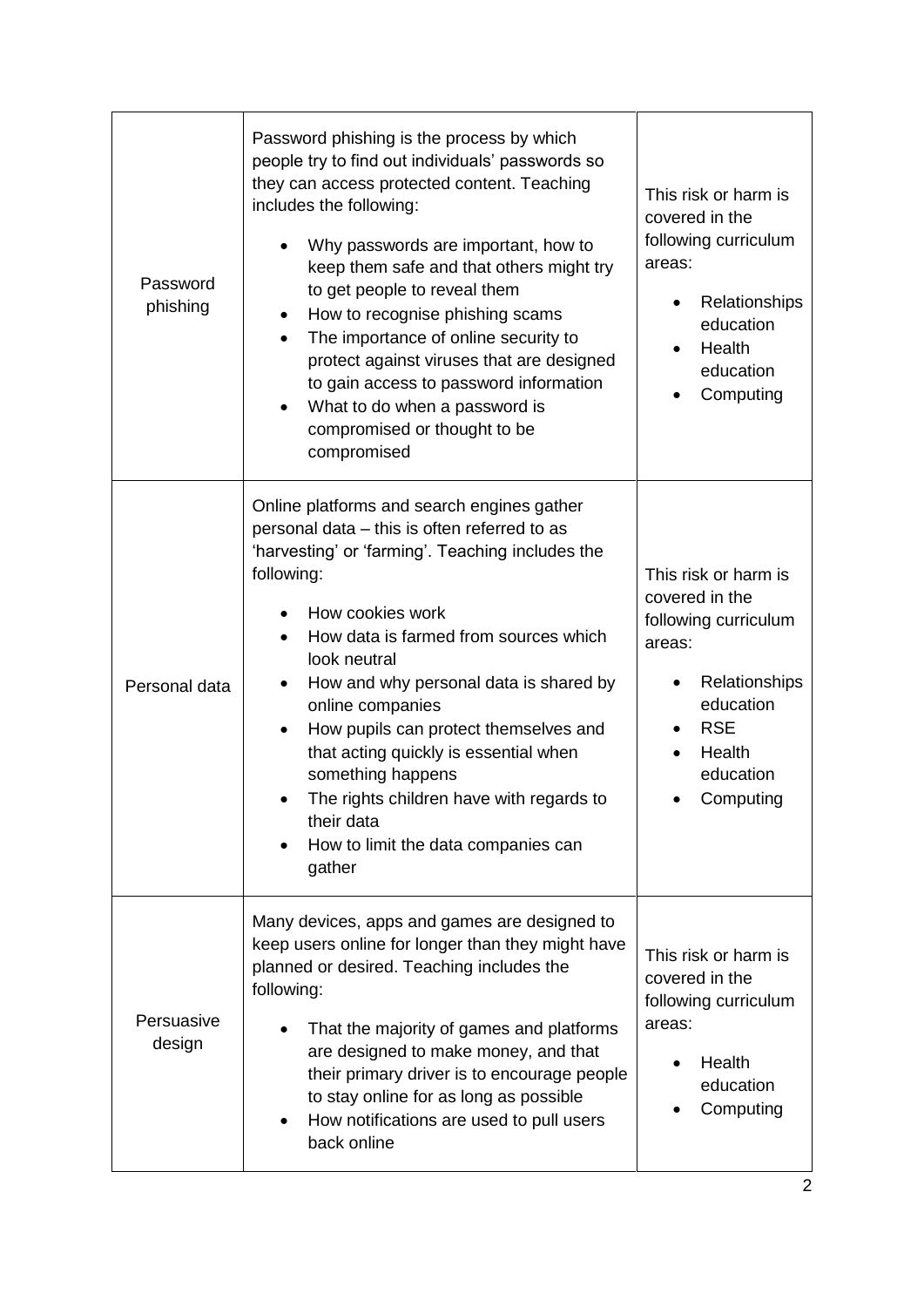| Privacy<br>settings            | Almost all devices, websites, apps and other<br>online services come with privacy settings that<br>can be used to control what is shared. Teaching<br>includes the following:<br>How to find information about privacy<br>settings on various devices and platforms<br>That privacy settings have limitations                                                                                                                                                                                                                                                 | This risk or harm is<br>covered in the<br>following curriculum<br>areas:<br>Relationships<br>$\bullet$<br>education<br>Health<br>education<br>Computing  |
|--------------------------------|---------------------------------------------------------------------------------------------------------------------------------------------------------------------------------------------------------------------------------------------------------------------------------------------------------------------------------------------------------------------------------------------------------------------------------------------------------------------------------------------------------------------------------------------------------------|----------------------------------------------------------------------------------------------------------------------------------------------------------|
| Targeting of<br>online content | Much of the information seen online is a result of<br>some form of targeting. Teaching includes the<br>following:<br>How adverts seen at the top of online<br>searches and social media have often<br>come from companies paying to be on<br>there and different people will see<br>different adverts<br>How the targeting is done<br>٠<br>The concept of clickbait and how<br>companies can use it to draw people to<br>their sites and services                                                                                                             | This risk or harm is<br>covered in the<br>following curriculum<br>areas:<br>Relationships<br>education<br><b>RSE</b><br>Health<br>education<br>Computing |
|                                | How to stay safe online                                                                                                                                                                                                                                                                                                                                                                                                                                                                                                                                       |                                                                                                                                                          |
| Online abuse                   | Some online behaviours are abusive. They are<br>negative in nature, potentially harmful and, in<br>some cases, can be illegal. Teaching includes the<br>following:<br>The types of online abuse, including<br>sexual harassment, bullying, trolling and<br>intimidation<br>When online abuse can become illegal<br>How to respond to online abuse and how<br>$\bullet$<br>to access support<br>How to respond when the abuse is<br>anonymous<br>The potential implications of online abuse<br>What acceptable and unacceptable online<br>behaviours look like | This risk or harm is<br>covered in the<br>following curriculum<br>areas:<br>Relationships<br>education<br>Health<br>education<br>Computing               |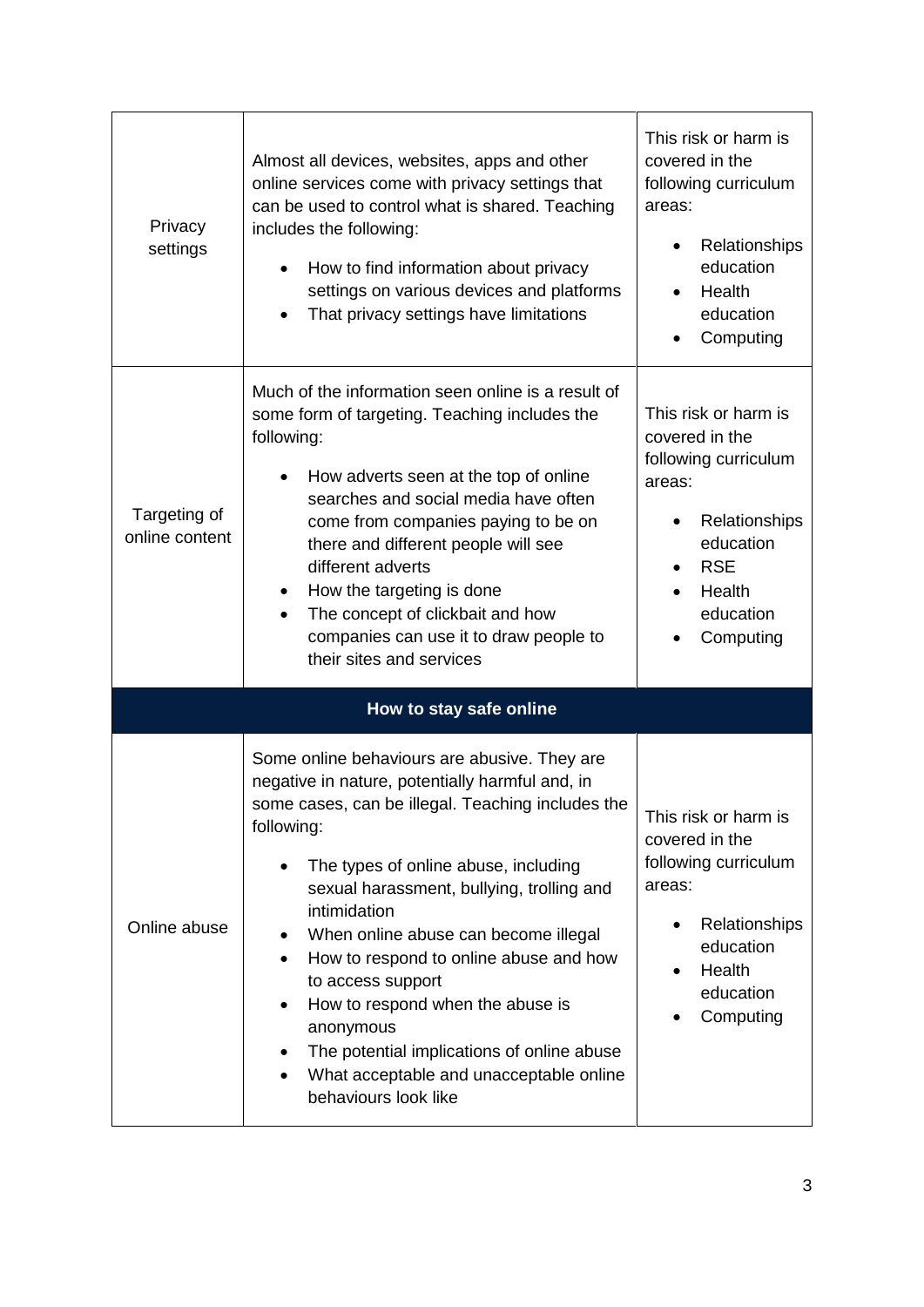| Challenges                           | Online challenges acquire mass followings and<br>encourage others to take part in what they<br>suggest. Teaching includes the following:<br>What an online challenge is and that,<br>while some will be fun and harmless,<br>others may be dangerous and even illegal<br>How to assess if the challenge is safe or<br>$\bullet$<br>potentially harmful, including considering<br>who has generated the challenge and why<br>That it is okay to say no and to not take<br>part in a challenge<br>How and where to go for help<br>The importance of telling an adult about<br>$\bullet$<br>challenges which include threats or<br>secrecy, such as 'chain letter' style<br>challenges | This risk or harm is<br>covered in the<br>following curriculum<br>areas:<br>Relationships<br>education<br>Health<br>education                   |
|--------------------------------------|-------------------------------------------------------------------------------------------------------------------------------------------------------------------------------------------------------------------------------------------------------------------------------------------------------------------------------------------------------------------------------------------------------------------------------------------------------------------------------------------------------------------------------------------------------------------------------------------------------------------------------------------------------------------------------------|-------------------------------------------------------------------------------------------------------------------------------------------------|
| Content which<br>incites<br>violence | Knowing that violence can be incited online and<br>escalate very quickly into offline violence.<br>Teaching includes the following:<br>That online content (sometimes gang<br>related) can glamorise the possession of<br>weapons and drugs<br>That to intentionally encourage or assist in<br>$\bullet$<br>an offence is also a criminal offence<br>How and where to get help if they are<br>worried about involvement in violence                                                                                                                                                                                                                                                 | This risk or harm is<br>covered in the<br>following curriculum<br>areas:<br>Relationships<br>education<br>Health<br>education                   |
| Fake profiles                        | Not everyone online is who they say they are.<br>Teaching includes the following:<br>That, in some cases, profiles may be<br>people posing as someone they are not or<br>may be 'bots'<br>How to look out for fake profiles                                                                                                                                                                                                                                                                                                                                                                                                                                                         | This risk or harm is<br>covered in the<br>following curriculum<br>areas:<br>Relationships<br>education<br>Health<br>٠<br>education<br>Computing |
| Grooming                             | Knowing about the different types of grooming<br>and motivations for it, e.g. radicalisation, child                                                                                                                                                                                                                                                                                                                                                                                                                                                                                                                                                                                 | This risk or harm is<br>covered in the                                                                                                          |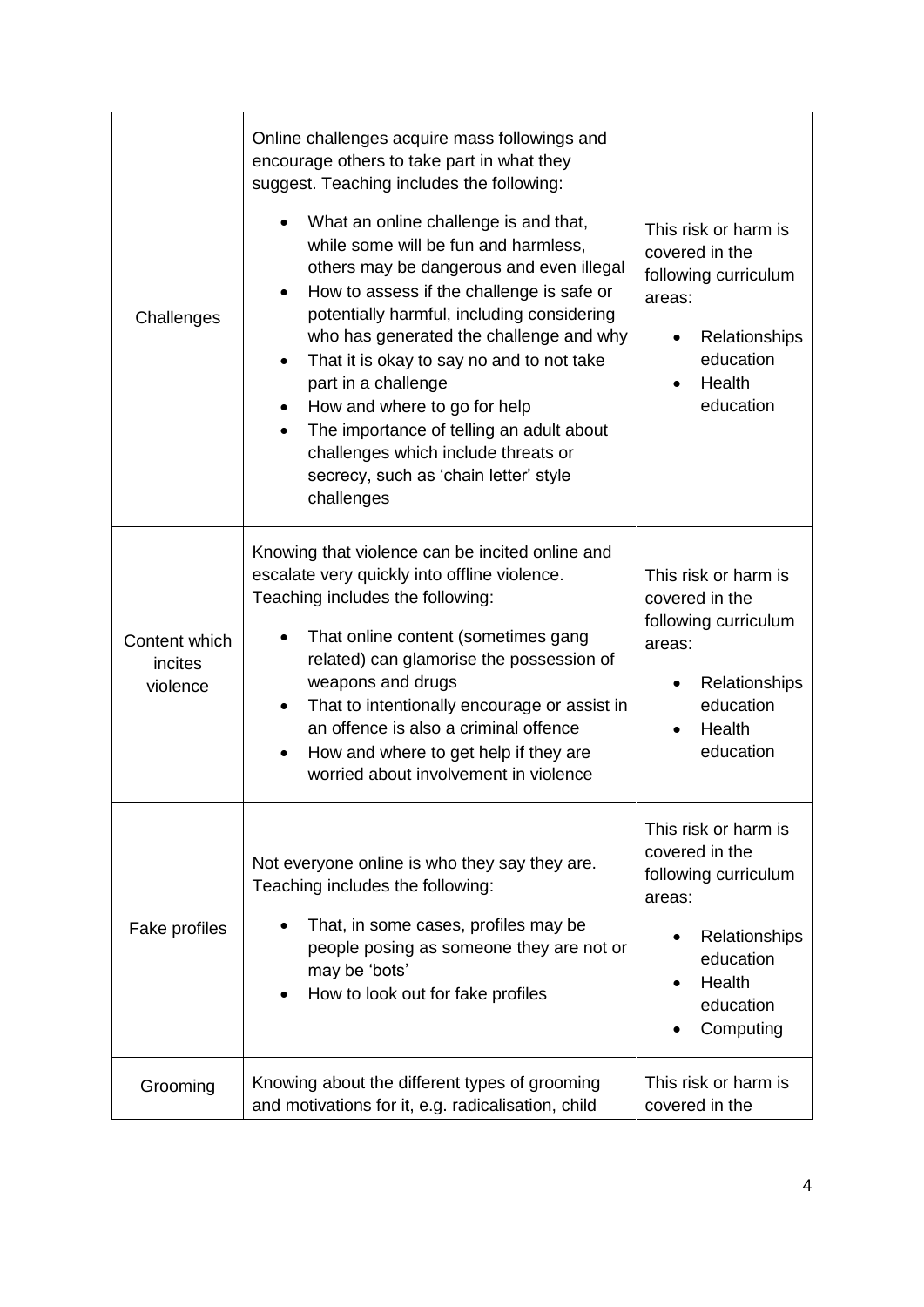|               | sexual abuse and exploitation, and gangs and                                                                                                                                                                                                                                                                                                                                                                                                                                                                                                                                                                                                                                                                                                                                                                                                                                                                                                                                                                                                                                    | following curriculum                                                                    |
|---------------|---------------------------------------------------------------------------------------------------------------------------------------------------------------------------------------------------------------------------------------------------------------------------------------------------------------------------------------------------------------------------------------------------------------------------------------------------------------------------------------------------------------------------------------------------------------------------------------------------------------------------------------------------------------------------------------------------------------------------------------------------------------------------------------------------------------------------------------------------------------------------------------------------------------------------------------------------------------------------------------------------------------------------------------------------------------------------------|-----------------------------------------------------------------------------------------|
|               | county lines. Teaching includes the following:                                                                                                                                                                                                                                                                                                                                                                                                                                                                                                                                                                                                                                                                                                                                                                                                                                                                                                                                                                                                                                  | areas:                                                                                  |
|               | Boundaries in friendships with peers, in<br>٠<br>families, and with others<br>Key indicators of grooming behaviour<br>٠<br>The importance of disengaging from<br>$\bullet$<br>contact with suspected grooming and<br>telling a trusted adult<br>How and where to report grooming both in<br>school and to the police<br>At all stages, it is important to balance teaching<br>pupils about making sensible decisions to stay<br>safe whilst being clear it is never the fault of the<br>child who is abused and why victim blaming is<br>always wrong.                                                                                                                                                                                                                                                                                                                                                                                                                                                                                                                          | Relationships<br>education                                                              |
| Livestreaming | Livestreaming (showing a video of yourself in<br>real-time online, either privately or to a public<br>audience) can be popular with children, but it<br>carries a risk when carrying out and watching it.<br>Teaching includes the following:<br>What the risks of carrying out<br>livestreaming are, e.g. the potential for<br>people to record livestreams and share<br>the content<br>The importance of thinking carefully about<br>who the audience might be and if pupils<br>would be comfortable with whatever they<br>are streaming being shared widely<br>That online behaviours should mirror<br>offline behaviours and that this should be<br>considered when making a livestream<br>That pupils should not feel pressured to<br>$\bullet$<br>do something online that they would not<br>do offline<br>Why people sometimes do and say things<br>٠<br>online that they would never consider<br>appropriate offline<br>The risk of watching videos that are being<br>livestreamed, e.g. there is no way of<br>knowing what will be shown next<br>The risks of grooming | This risk or harm is<br>covered in the<br>following curriculum<br>areas:<br><b>PSHE</b> |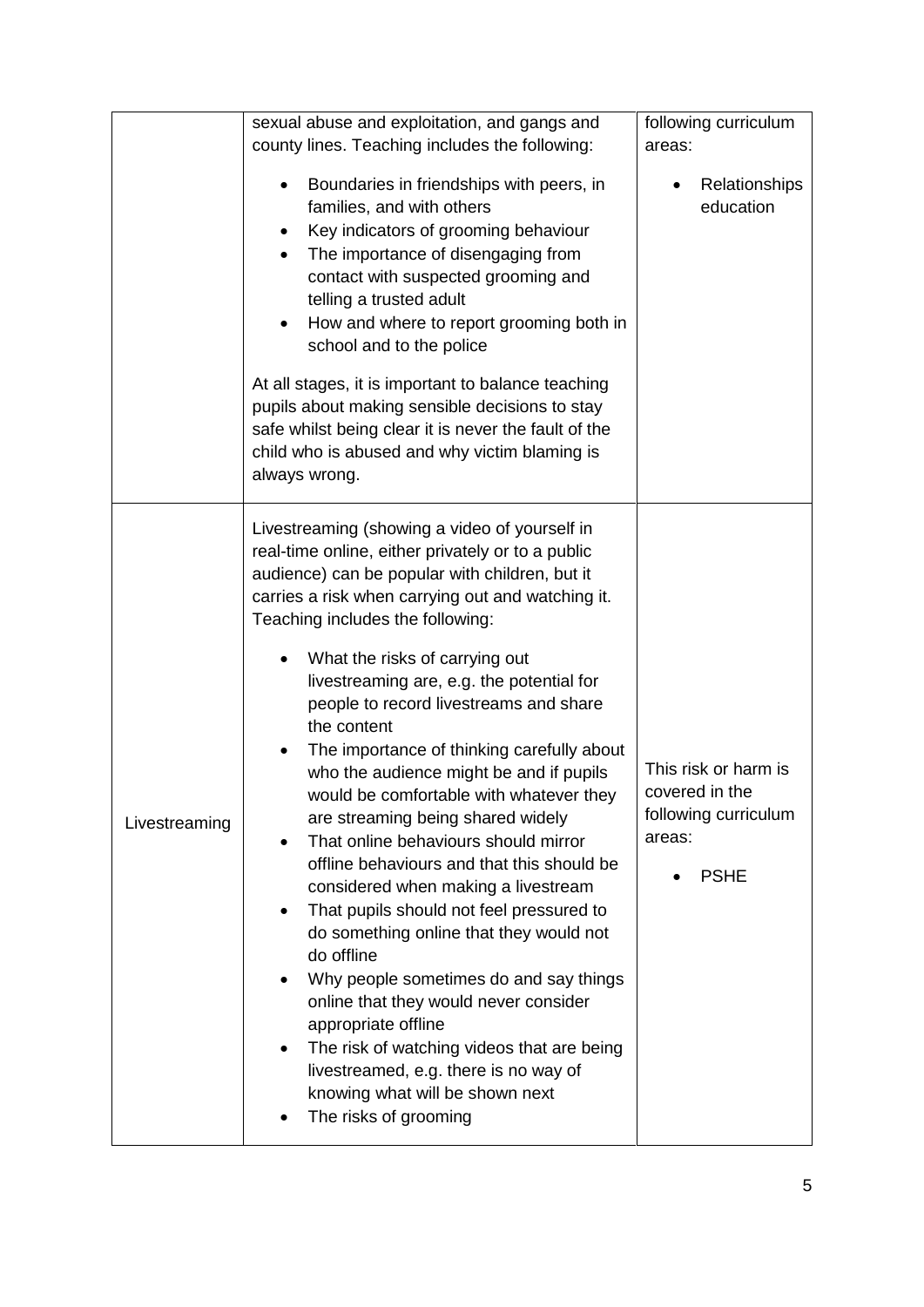| Pornography                                               | Knowing that sexually explicit material presents a<br>distorted picture of sexual behaviours. Teaching<br>includes the following:<br>That pornography is not an accurate<br>portrayal of adult sexual relationships<br>That viewing pornography can lead to<br>skewed beliefs about sex and, in some<br>circumstances, can normalise violent<br>sexual behaviour<br>That not all people featured in<br>pornographic material are doing so<br>willingly, i.e. revenge porn or people<br>trafficked into sex work                                                                                                                                                                                                                    | This risk or harm is<br>covered in the<br>following curriculum<br>areas:<br><b>RSE</b>                                                         |
|-----------------------------------------------------------|------------------------------------------------------------------------------------------------------------------------------------------------------------------------------------------------------------------------------------------------------------------------------------------------------------------------------------------------------------------------------------------------------------------------------------------------------------------------------------------------------------------------------------------------------------------------------------------------------------------------------------------------------------------------------------------------------------------------------------|------------------------------------------------------------------------------------------------------------------------------------------------|
| Unsafe<br>communication                                   | Knowing different strategies for staying safe<br>when communicating with others, especially<br>people they do not know or have not met.<br>Teaching includes the following:<br>That communicating safely online and<br>$\bullet$<br>protecting your privacy and data is<br>important, regardless of who you are<br>communicating with<br>How to identify indicators of risk and<br>unsafe communications<br>The risks associated with giving out<br>$\bullet$<br>addresses, phone numbers or email<br>addresses to people pupils do not know,<br>or arranging to meet someone they have<br>not met before<br>What online consent is and how to<br>develop strategies to confidently say no to<br>both friends and strangers online | This risk or harm is<br>covered in the<br>following curriculum<br>areas:<br>Relationships<br>$\bullet$<br>education<br><b>RSE</b><br>Computing |
|                                                           | Wellbeing                                                                                                                                                                                                                                                                                                                                                                                                                                                                                                                                                                                                                                                                                                                          |                                                                                                                                                |
| Impact on<br>confidence<br>(including body<br>confidence) | Knowing about the impact of comparisons to<br>'unrealistic' online images. Teaching includes the<br>following:<br>The issue of using image filters and digital<br>enhancement<br>The role of social media influencers,<br>including that they are paid to influence<br>the behaviour of their followers                                                                                                                                                                                                                                                                                                                                                                                                                            | This risk or harm is<br>covered in the<br>following curriculum<br>areas:<br><b>PSHE</b>                                                        |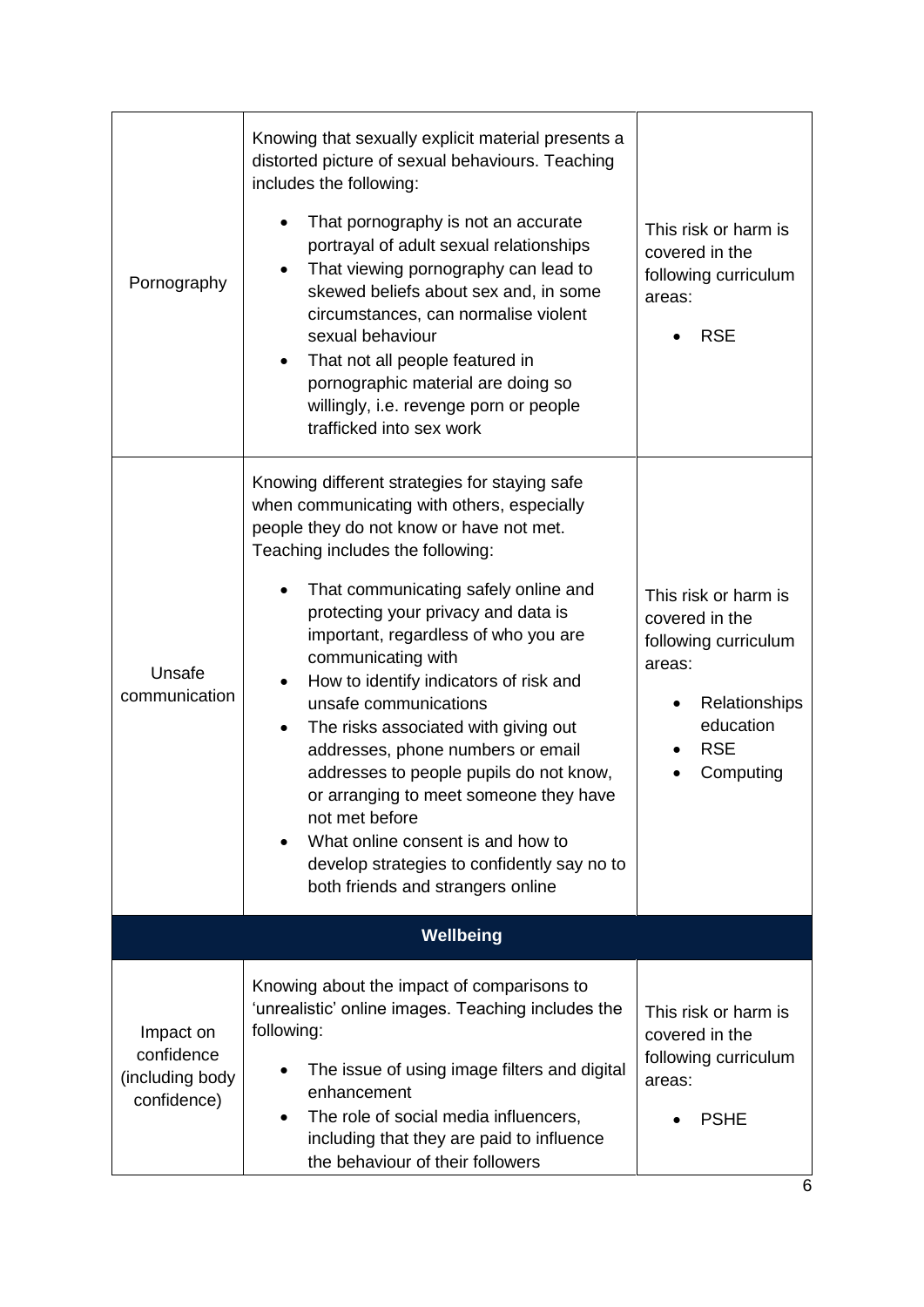|                                                                                        | The issue of photo manipulation, including<br>$\bullet$<br>why people do it and how to look out for it                                                                                                                                                                                                                                                                                                                                                                                                                                                                                                                                                                                                                                                                                                                                                                                                                                                                                                                                                                         |                                                                                                        |
|----------------------------------------------------------------------------------------|--------------------------------------------------------------------------------------------------------------------------------------------------------------------------------------------------------------------------------------------------------------------------------------------------------------------------------------------------------------------------------------------------------------------------------------------------------------------------------------------------------------------------------------------------------------------------------------------------------------------------------------------------------------------------------------------------------------------------------------------------------------------------------------------------------------------------------------------------------------------------------------------------------------------------------------------------------------------------------------------------------------------------------------------------------------------------------|--------------------------------------------------------------------------------------------------------|
| Impact on<br>quality of life,<br>physical and<br>mental health<br>and<br>relationships | Knowing how to identify when online behaviours<br>stop being fun and begin to create anxiety,<br>including that there needs to be a balance<br>between time spent online and offline. Teaching<br>includes the following:<br>How to evaluate critically what pupils are<br>doing online, why they are doing it and for<br>how long (screen time)<br>How to consider quality vs. quantity of<br>$\bullet$<br>online activity<br>The need for pupils to consider if they are<br>actually enjoying being online or just<br>doing it out of habit, due to peer pressure<br>or due to the fear or missing out<br>That time spent online gives users less<br>time to do other activities, which can lead<br>some users to become physically inactive<br>The impact that excessive social media<br>usage can have on levels of anxiety,<br>depression and other mental health<br>issues<br>That isolation and loneliness can affect<br>$\bullet$<br>pupils and that it is very important for<br>them to discuss their feelings with an<br>adult and seek support<br>Where to get help | This risk or harm is<br>covered in the<br>following curriculum<br>areas:<br>Health<br>education        |
| Online vs.<br>offline<br>behaviours                                                    | People can often behave differently online to how<br>they would act face to face. Teaching includes<br>the following:<br>How and why people can often portray an<br>exaggerated picture of their lives<br>(especially online) and how that can lead<br>to pressures around having perfect or<br>curated lives<br>How and why people are unkind or hurtful<br>$\bullet$<br>online when they would not necessarily be<br>unkind to someone face to face                                                                                                                                                                                                                                                                                                                                                                                                                                                                                                                                                                                                                          | This risk or harm is<br>covered in the<br>following curriculum<br>areas:<br>Relationships<br>education |